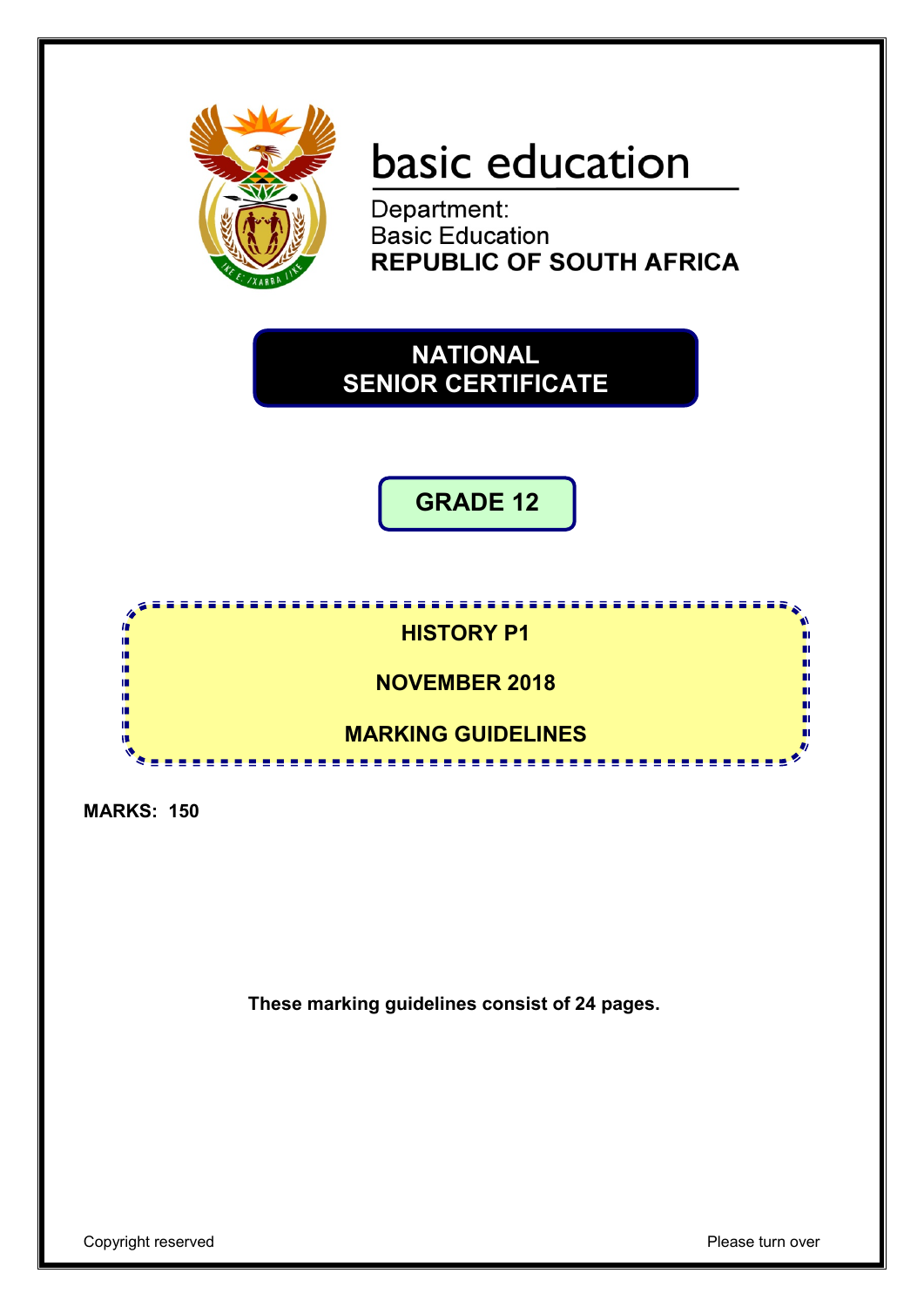## **1. SOURCE-BASED QUESTIONS**

### **1.1 The following cognitive levels were used to develop source-based questions:**

| Cognitive<br><b>Levels</b> | <b>Historical skills</b>                                                                                                                                                                                                                                                                           | <b>Weighting of</b><br>questions |
|----------------------------|----------------------------------------------------------------------------------------------------------------------------------------------------------------------------------------------------------------------------------------------------------------------------------------------------|----------------------------------|
| <b>LEVEL 1</b>             | Extract evidence from sources<br>$\bullet$<br>relevant<br>Selection and organisation of<br>٠<br>information from sources<br>Define historical concepts/terms<br>$\bullet$                                                                                                                          | 30%<br>(15)                      |
| <b>LEVEL 2</b>             | Interpretation of evidence from sources<br>$\bullet$<br>Explain information gathered from sources<br>$\bullet$<br>Analyse evidence from sources<br>$\bullet$                                                                                                                                       | 40%<br>(20)                      |
| LEVEL <sub>3</sub>         | Interpret and evaluate evidence from sources<br>$\bullet$<br>with sources to determine<br>its<br>Engage<br>٠<br>usefulness, reliability, bias and limitations<br>Compare and contrast interpretations<br>and<br>$\bullet$<br>perspectives presented in sources and draw<br>independent conclusions | 30%<br>(15)                      |

## **1.2 The information below indicates how source-based questions are assessed:**

- In the marking of source-based questions, credit needs to be given to any other valid and relevant viewpoints, arguments, evidence or examples.
- In the allocation of marks, emphasis should be placed on how the requirements of the question have been addressed.
- In the marking guideline, the requirements of the question (skills that need to be addressed) as well as the level of the question are indicated in italics.
- When assessing open-ended source-based questions, learners should be credited for any other relevant answers.
- Learners are expected to take a stance when answering 'to what extent' questions in order for any marks to be awarded.

## **1.3 Assessment procedures for source-based questions**

- Use a tick  $(v)$  for each correct answer.
- Pay attention to the mark scheme e.g.  $(2 \times 2)$  which translates to two reasons and is given two marks each ( $\checkmark \checkmark \checkmark$ ); (1 x 2) which translates to one reason and is given two marks  $(\checkmark)$ .
- If a question carries 4 marks then indicate by placing 4 ticks  $(\sqrt{\sqrt{}})$ .

#### **Paragraph question**

Paragraphs are to be assessed globally (holistically). Both the content and structure of the paragraph must be taken into account when awarding a mark. The following steps must be used when assessing a response to a paragraph question:

- Read the paragraph and place a bullet (**.**) at each point within the text where the candidate has used relevant evidence to address the question.
- Re-read the paragraph to evaluate the extent to which the candidate has been able to use relevant evidence to write a paragraph.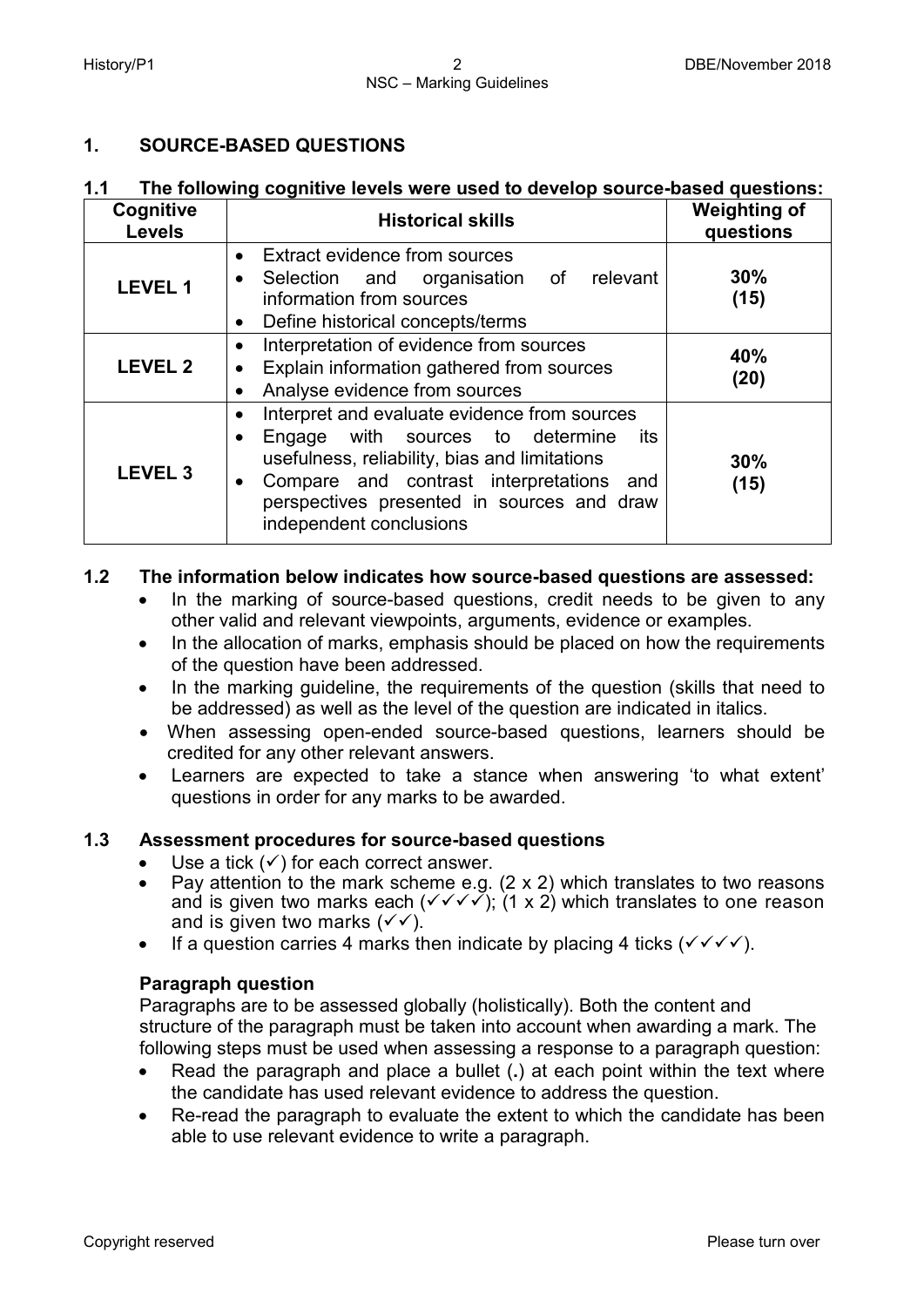• At the end of the paragraph indicate the ticks  $(\sqrt{2})$  that the candidate has been awarded for the paragraph; as well as the level (1,2, or 3) as indicated in the holistic rubric and a brief comment e.g.



Used mostly relevant evidence to write a basic paragraph

- Count all the ticks for the source-based question and then write the mark on the right-hand bottom margin, e.g.  $\frac{32}{3}$
- $\setminus$  50 • Ensure that the total mark is transferred accurately to the front/back cover of the answer script.

## **2. ESSAY QUESTIONS**

## **2.1 The essay questions require candidates to:**

• Be able to structure their argument in a logical and coherent manner. They need to select, organise and connect the relevant information so that they are able to present a reasonable sequence of facts or an effective argument to answer the question posed. It is essential that an essay has an introduction, a coherent and balanced body of evidence and a conclusion.

## **2.2 Marking of essay questions**

- Markers must be aware that the content of the answer will be guided by the textbooks in use at the particular centre.
- Candidates may have any other relevant introduction and/or conclusion than those included in a specific essay marking guideline for a specific essay.

#### **2.3 Global assessment of the essay**

The essay will be assessed holistically (globally). This approach requires the teacher to assess the essay as a whole, rather than assessing the main points of the essay separately. This approach encourages the learner to write an original argument by using relevant evidence to support the line of argument. The learner will **not** be required to simply regurgitate content (facts) in order to achieve a level 7 (high mark). This approach discourages learners from preparing essays and reproducing them without taking the specific requirements of the question into account. Holistic marking of the essay credits learners' opinions that are supported by evidence. Holistic assessment, unlike content-based marking, does not penalise language inadequacies as the emphasis is on the following:

- The learner's interpretation of the question
- The appropriate selection of factual evidence (relevant content selection)
- The construction of an argument (planned, structured and has an independent line of argument)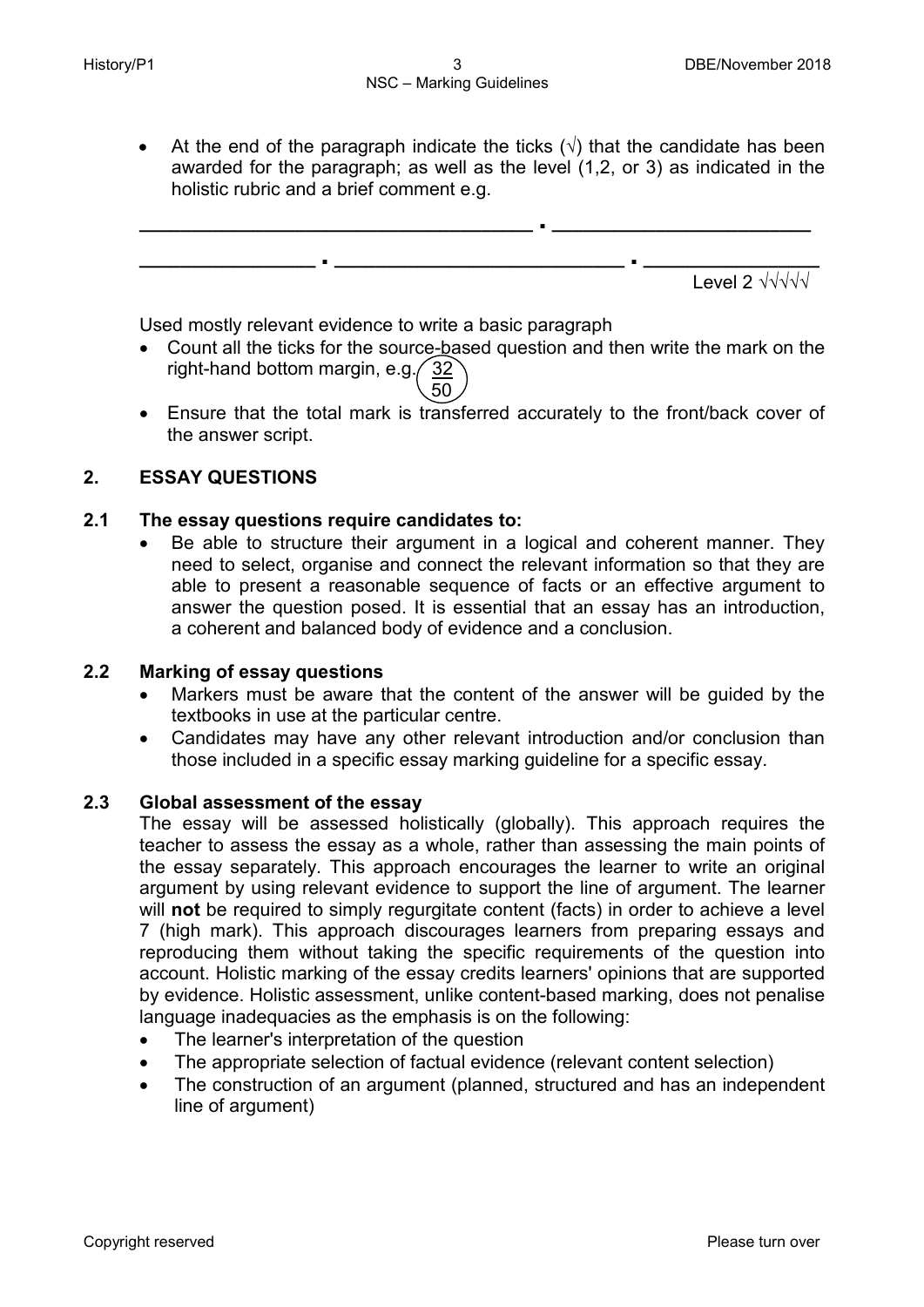### **2.4 Assessment procedures of the essay**

- 2.4.1 Keep the synopsis in mind when assessing the essay.
- 2.4.2 During the reading of the essay, ticks need to be awarded for a relevant introduction (which is indicated by a bullet in the marking guideline), the main aspects/body of the essay that sustains/defends the line of argument (which is indicated by bullets in the marking guideline) and a relevant conclusion (which is indicated by a bullet in the marking guideline). For example in an essay where there are five (5) main points there could be about seven (7) ticks.
- 2.4.3 Keep the PEEL structure in mind in assessing an essay.

| P  | <b>Point:</b> The candidate introduces the essay by taking a line of<br>argument/making a major point.<br>Each paragraph should include a point that sustains the major point<br>(line of argument) that was made in the introduction. |
|----|----------------------------------------------------------------------------------------------------------------------------------------------------------------------------------------------------------------------------------------|
| E. | <b>Explanation:</b> The candidate should explain in more detail what the<br>main point is about and how it relates to the question posed (line of<br>argument).                                                                        |
| E. | <b>Example:</b> Candidates should answer the question by selecting<br>content that is relevant to the line of argument. Relevant examples<br>should be given to sustain the line of argument.                                          |
|    | Link: Candidates should ensure that the line of argument is<br>sustained throughout and is written coherently.                                                                                                                         |

- 2.4.4 The following symbols MUST be used when assessing an essay:
	- Introduction, main aspects and conclusion not properly contextualised

## $\mathcal{L}$

| |

- Wrong statement
- Irrelevant statement |
- Repetition **R**
- Analysis A√
- Interpretation I√
- Line of Argument LOA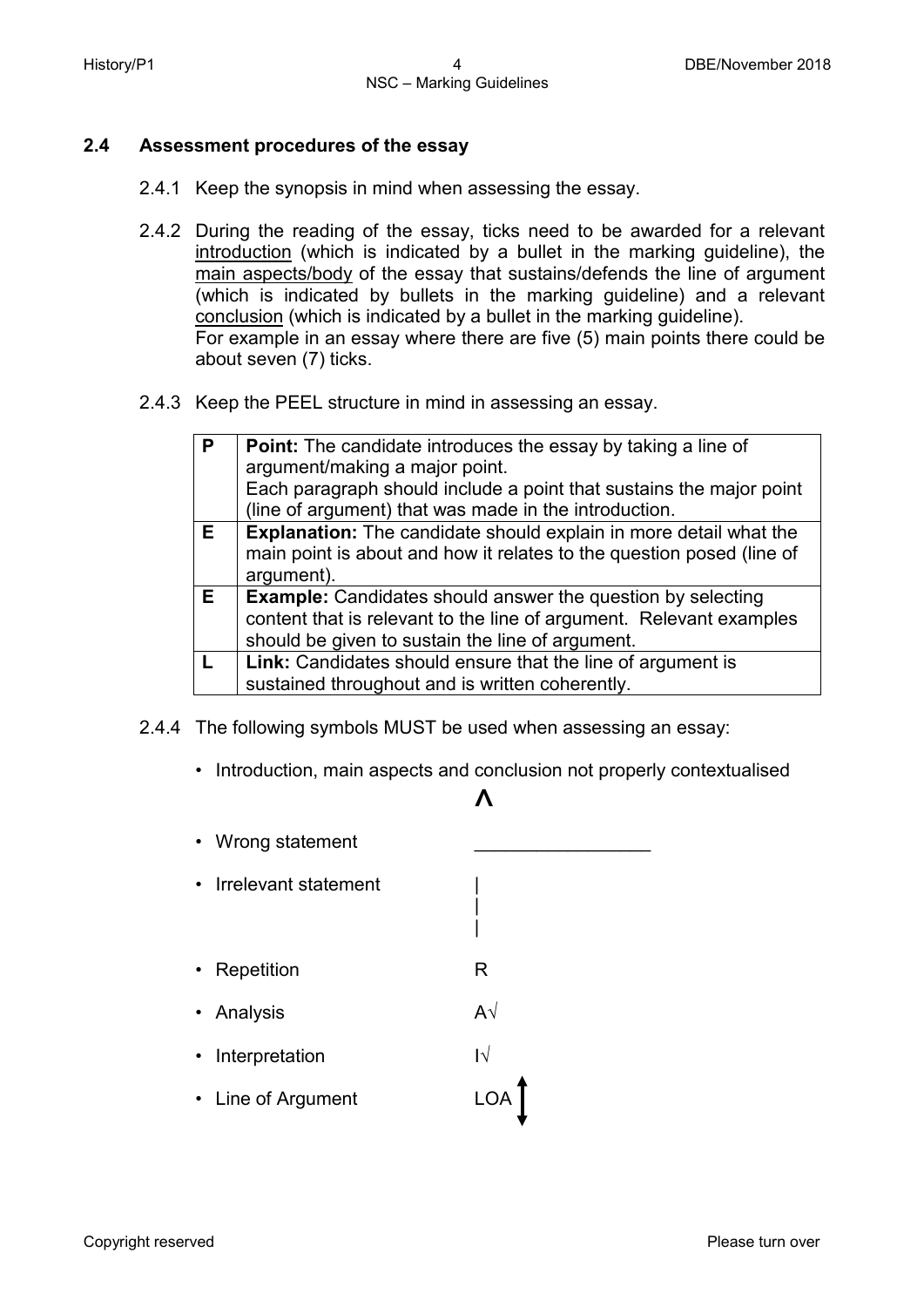## **2.5 The matrix**

2.5.1 Using the matrix in the marking of essays

In the marking of essays, the criteria as provided in the matrix should be used. When assessing the essay note both the content and presentation. At the point of intersection of the content and presentation based on the seven competency levels, a mark should be awarded.

(a) The first reading of the essay will be to determine to what extent the main aspects have been covered and to allocate the **content level** (on the matrix).

| I ⊢VI<br>H 4 |  |
|--------------|--|
|              |  |

(b) The second reading of the essay will relate to the level (on the matrix) of **presentation**.

| <b>LEVEL 4</b>         |  |
|------------------------|--|
| $\overline{E}$<br>EL 3 |  |

(c) Allocate an overall mark with the use of the matrix.

|  | IFVFI4  |  |
|--|---------|--|
|  | LEVEL 3 |  |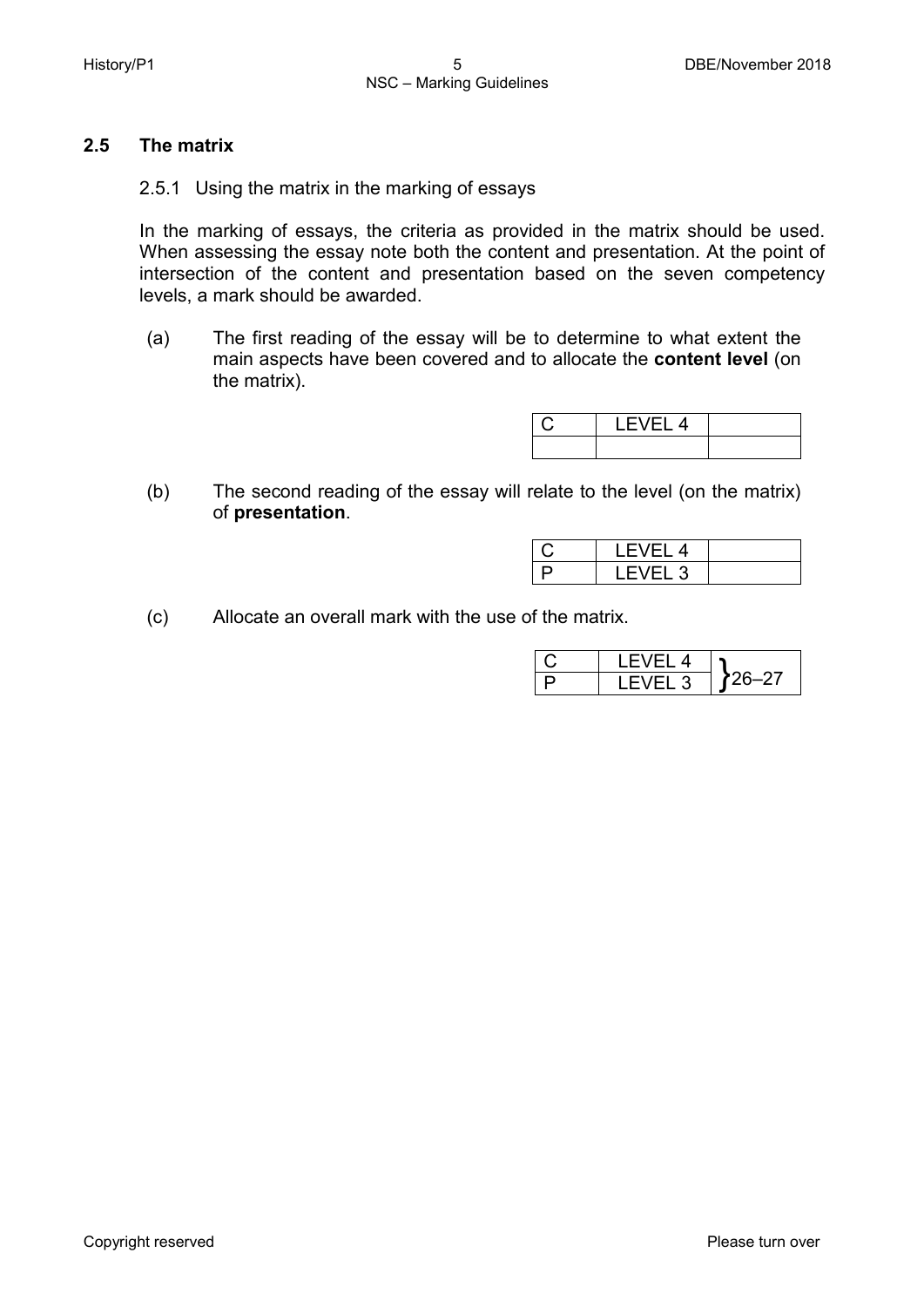## **GLOBAL ASSESSMENT OF ESSAYS: TOTAL MARKS: 50**

|                                                                                                                                                                                        | LEVEL <sub>7</sub>                                                                                                                                                                                                                                                                                                                                                      | LEVEL 6                                                                                                                                                                                                                                                         | <b>LEVEL 5</b>                                                                                                                                                                      | <b>LEVEL 4</b>                                                                                                                                                            | LEVEL <sub>3</sub>                                                                                                                                                              | LEVEL 2                                                                                                                                                            | LEVEL 1                                               |
|----------------------------------------------------------------------------------------------------------------------------------------------------------------------------------------|-------------------------------------------------------------------------------------------------------------------------------------------------------------------------------------------------------------------------------------------------------------------------------------------------------------------------------------------------------------------------|-----------------------------------------------------------------------------------------------------------------------------------------------------------------------------------------------------------------------------------------------------------------|-------------------------------------------------------------------------------------------------------------------------------------------------------------------------------------|---------------------------------------------------------------------------------------------------------------------------------------------------------------------------|---------------------------------------------------------------------------------------------------------------------------------------------------------------------------------|--------------------------------------------------------------------------------------------------------------------------------------------------------------------|-------------------------------------------------------|
| <b>PRESENTATION</b><br><b>CONTENT</b>                                                                                                                                                  | Very well<br>planned and<br>structured<br>essay.<br>Good synthesis<br>of information.<br>Developed an<br>original, well<br>balanced and<br>independent line<br>of argument with<br>the use of<br>evidence,<br>sustained and<br>defended the<br>argument<br>throughout.<br>Independent<br>conclusion is<br>drawn from<br>evidence to<br>support the line<br>of argument. | Very well<br>planned and<br>structured<br>essay.<br>Developed a<br>relevant line of<br>argument.<br>Evidence used<br>to defend the<br>argument.<br>Attempts to draw<br>an independent<br>conclusion from<br>the evidence to<br>support the line<br>of argument. | Well planned<br>and<br>structured<br>essay.<br>Attempts to<br>develop a<br>clear<br>argument.<br>Conclusion<br>drawn from<br>the evidence<br>to support the<br>line of<br>argument. | Planned and<br>constructed an<br>argument.<br>Evidence is<br>used to some<br>extent to<br>support the line<br>of argument<br>Conclusions<br>reached based<br>on evidence. | Shows some<br>evidence of a<br>planned and<br>constructed<br>argument.<br>Attempts to<br>sustain a line of<br>argument.<br>Conclusions not<br>clearly supported<br>by evidence. | Attempts to<br>structure an<br>answer.<br>Largely<br>descriptive, or<br>some attempt at<br>developing a line<br>of argument. No<br>attempt to draw<br>a conclusion | Little or no<br>attempt to<br>structure the<br>essay. |
| <b>LEVEL 7</b><br>Question has been<br>fully answered.<br>Content selection<br>fully relevant to line<br>of argument.                                                                  | $47 - 50$                                                                                                                                                                                                                                                                                                                                                               | $43 - 46$                                                                                                                                                                                                                                                       |                                                                                                                                                                                     |                                                                                                                                                                           |                                                                                                                                                                                 |                                                                                                                                                                    |                                                       |
| LEVEL 6<br>Question has been<br>answered.<br>Content selection<br>relevant to the line of<br>argument.                                                                                 | $43 - 46$                                                                                                                                                                                                                                                                                                                                                               | $40 - 42$                                                                                                                                                                                                                                                       | $38 - 39$                                                                                                                                                                           |                                                                                                                                                                           |                                                                                                                                                                                 |                                                                                                                                                                    |                                                       |
| <b>LEVEL 5</b><br>Question answered<br>to a great extent.<br>Content adequately<br>covered and<br>relevant.                                                                            | $38 - 39$                                                                                                                                                                                                                                                                                                                                                               | $36 - 37$                                                                                                                                                                                                                                                       | $34 - 35$                                                                                                                                                                           | $30 - 33$                                                                                                                                                                 | $28 - 29$                                                                                                                                                                       |                                                                                                                                                                    |                                                       |
| <b>LEVEL 4</b><br>Question is<br>recognisable in<br>answer.<br>Some omissions or<br>irrelevant content<br>selection.                                                                   |                                                                                                                                                                                                                                                                                                                                                                         |                                                                                                                                                                                                                                                                 | $30 - 33$                                                                                                                                                                           | $28 - 29$                                                                                                                                                                 | $26 - 27$                                                                                                                                                                       |                                                                                                                                                                    |                                                       |
| LEVEL <sub>3</sub><br>Content selection<br>does relate to the<br>question, but does<br>not answer it, or<br>does not always<br>relate to the<br>question.<br>Omissions in<br>coverage. |                                                                                                                                                                                                                                                                                                                                                                         |                                                                                                                                                                                                                                                                 |                                                                                                                                                                                     | $26 - 27$                                                                                                                                                                 | $24 - 25$                                                                                                                                                                       | $20 - 23$                                                                                                                                                          |                                                       |
| <b>LEVEL 2</b><br>Question<br>inadequately<br>addressed.<br>Sparse content.                                                                                                            |                                                                                                                                                                                                                                                                                                                                                                         |                                                                                                                                                                                                                                                                 |                                                                                                                                                                                     |                                                                                                                                                                           | $20 - 23$                                                                                                                                                                       | $18 - 19$                                                                                                                                                          | $14 - 17$                                             |
| <b>LEVEL 1</b><br>Question<br>inadequately<br>addressed or not at<br>all. Inadequate or<br>irrelevant content.                                                                         |                                                                                                                                                                                                                                                                                                                                                                         |                                                                                                                                                                                                                                                                 |                                                                                                                                                                                     |                                                                                                                                                                           |                                                                                                                                                                                 | $14 - 17$                                                                                                                                                          | $0 - 13$                                              |

## **\*Guidelines for allocating a mark for Level 1:**

• Question not addressed at all/totally irrelevant content/no attempt to structure the essay  $= 0$ <br>• Content selection includes basic and generally irrelevant information: no attempt to structure the essay =  $1-6$ 

• Content selection includes basic and generally irrelevant information; no attempt to structure the essay =

• Question inadequately addressed and vague; little attempt to structure the essay = 7-13

Copyright reserved **Please** turn over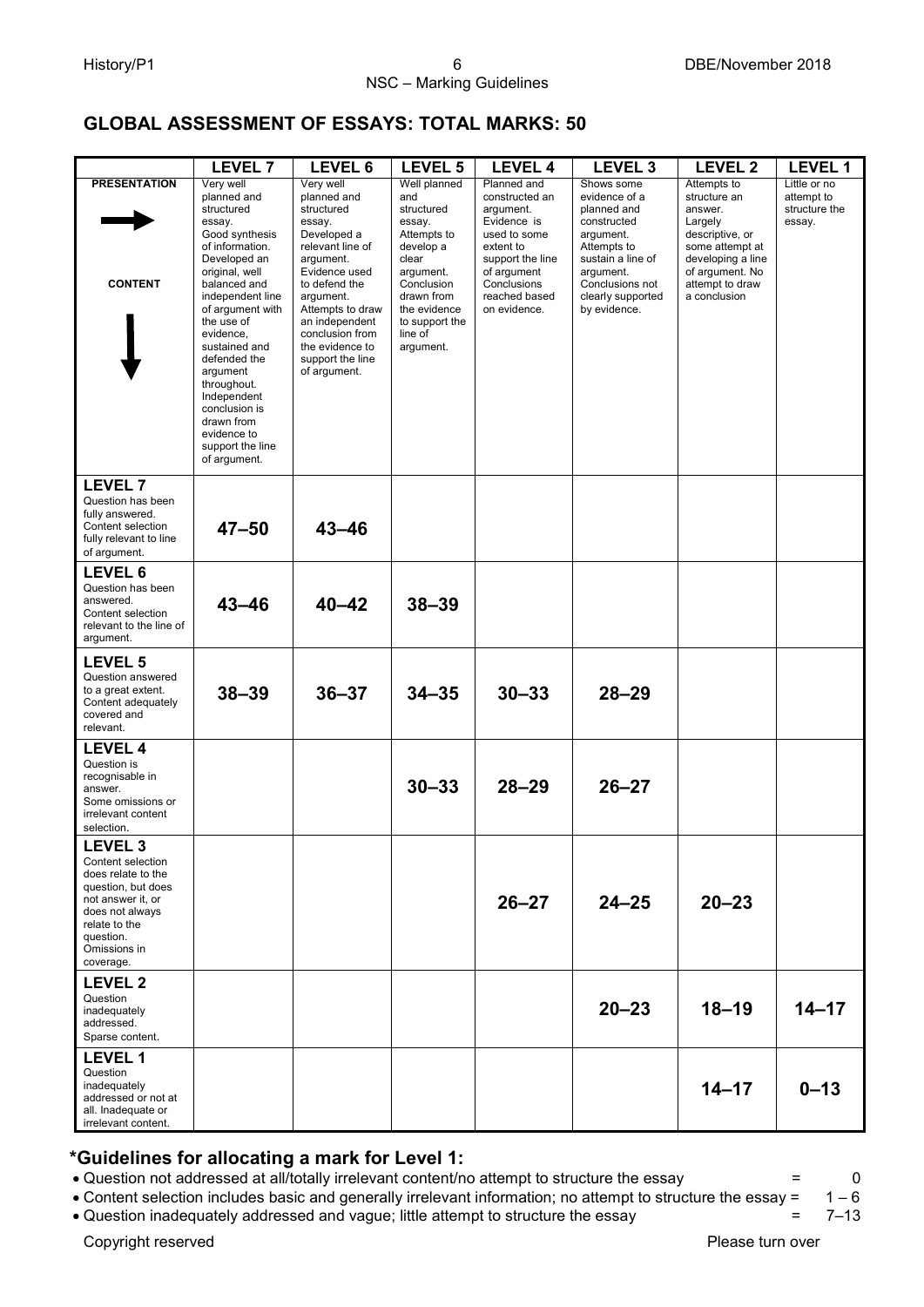## **SECTION A: SOURCE-BASED QUESTIONS**

## **QUESTION 1: HOW DID THE SOVIET UNION AND THE UNITED STATES OF AMERICA RESPOND TO THE DEPLOYMENT OF MISSILES TO CUBA IN 1962?**

- 1.1
- 1.1.1 *[Extraction of evidence from Source 1A – L1]*
	- To deal with the threat of missiles in Cuba'  $(1 \times 1)$  (1)
- 1.1.2 *[Definition of a historical concept from Source 1A – L1]*
	- The US imposed a blockade to prevent Soviet ships laden with missiles from entering Cuba
	- Any other relevant response (any 1 x 2) (2)

## 1.1.3 *[Interpretation of information from Source 1A – L2]*

- The US and Soviet Union were face to face with each other (brinkmanship) and were ready for a show down (direct confrontation) with each other but the Soviet Union backed down
- A confrontation (brinkmanship) where US ships blocked Soviet ships from entering Cuba but the Soviet Union instructed its ships to return to the Soviet Union
- Any other relevant response (any 2 x 2) (4)
- 1.1.4 *[Extraction of information from Source 1A – L1]*
	- 'A US pledge not to invade Cuba'
	- The removal of Turkish missiles'  $(2 \times 1)$  (2)
- 1.1.5 *[Extraction of evidence from Source 1A – L1]*
	- Robert Kennedy USA (Attorney General)
	- Anatoly Dobrynin Soviet Union (Soviet Ambassador) (2 x 1) (2)

## 1.2

- 1.2.1 *[Extraction of evidence from Source 1B – L1]*
	- 'We are willing to remove the missiles from Cuba'
	- 'We are willing to make this pledge /promise in the United Nations'
	- 'United States … will remove similar missiles from Turkey' (any 2 x 1) (2)
- 1.2.2 *[Extraction of evidence from Source 1B – L1]*
	- 'To respect the inviolability (safety) of the borders'
	- 'To respect the sovereignty of Turkey'
	- 'Not to interfere in its internal affairs'
	- 'Not to invade Turkey'
	- 'Not to make available our territory as bridgehead (position) for such an  $invasion'$  (any 2 x 1) (2)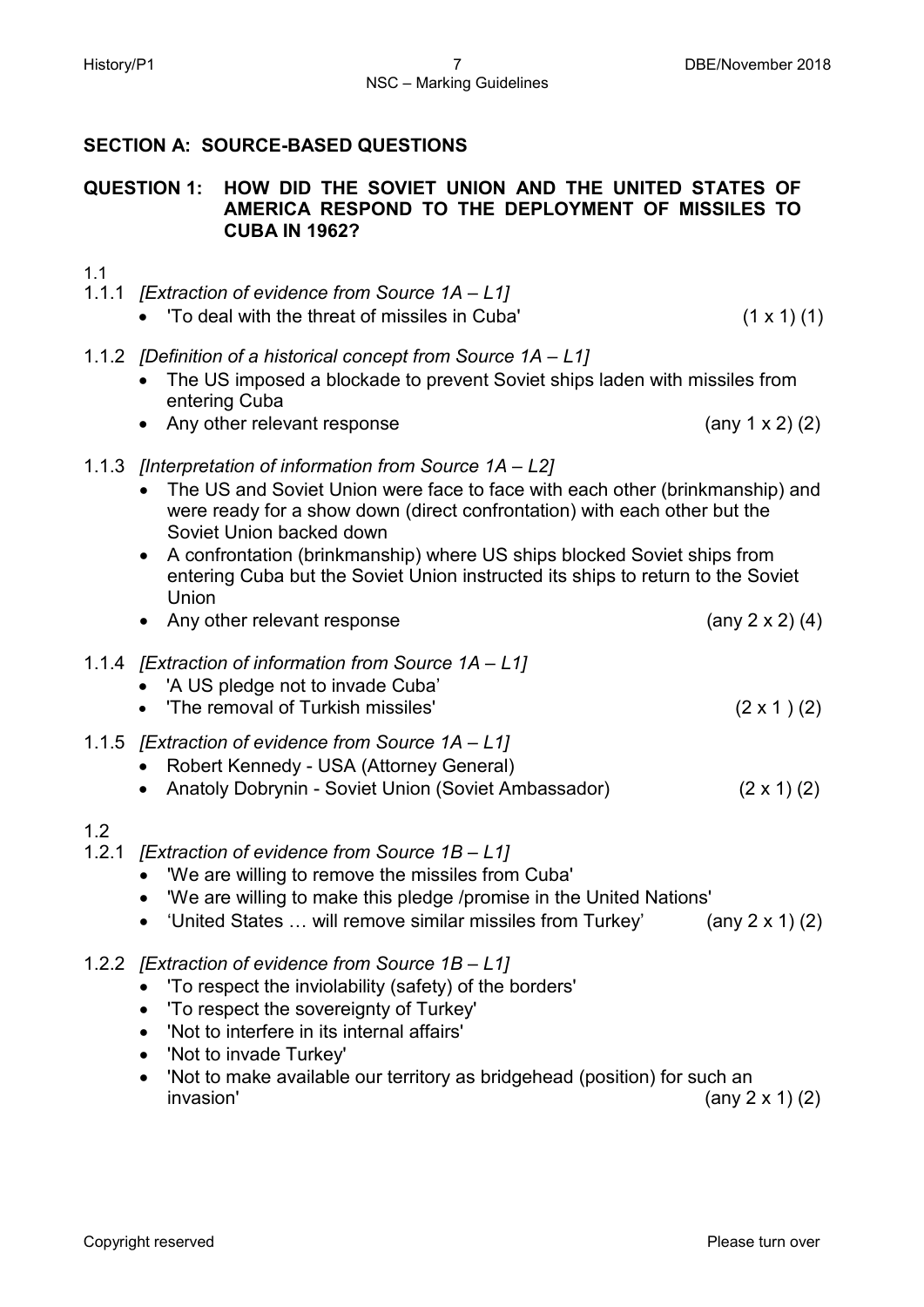1.2.3 *[Interpretation of evidence from Source 1B – L2]* Khrushchev:

- Felt that the Security Council was a universally respected and neutral body
- Felt that the whole world was concerned about the possibility of a nuclear war
- Was expected to find a speedy resolution with regard to the crisis in Cuba
- Felt that the whole world expected him and Kennedy to resolve the missile crisis peacefully
- Was expected together with Kennedy to avert a nuclear war by using peaceful methods
- Both the USA and USSR were permanent members of the Security Council
- Any other relevant response (any 2 x 2) (4)

## 1.3

- 1.3.1 *[Interpretation of information from Source 1C – L2]*
	- To confirm that nuclear missiles were dismantled and transported out of Cuba
	- To show how the missiles would be shipped out from Cuba onto a Soviet cargo ship
	- To confirm the Soviet Union's commitment to the removal of the nuclear missiles from Cuba
	- To show that the USA was monitoring the removal of missiles from Cuba through surveillance
	- To show the world that the missile crisis was averted
	- Any other relevant response (any 2 x 2) (4)

1.3.2 *[Ascertain the usefulness of the evidence in Source 1C – L3]*

## **The source is USEFUL because:**

- It is an original source visual evidence (photograph) showing the transportation of the dismantled missiles to a Soviet cargo ship
- It was taken in November 1962, the time when the actual withdrawal of Soviet missiles from Cuba occurred
- It depicts Soviet missiles being loaded onto a ship bound for the Soviet Union
- The source can be corroborated with other sources on the removal of missiles from Cuba to the Soviet Union
- It gives information from where the missiles were shipped (Port of Mariel) and the date on which it occurred
- It shows the United States monitoring the removal of Soviet missiles from Cuba
- Any other relevant response (any 2 x 2) (4)

## 1.4

- 1.4.1 *[Extraction of information from Source 1D – L1]*
	- 'The Soviet missile bases in Cuba are being dismantled'
	- 'Missiles and related equipment are being crated (put in boxes)'
	- The fixed installations at these sites are being destroyed'  $(3 \times 1)$  (3)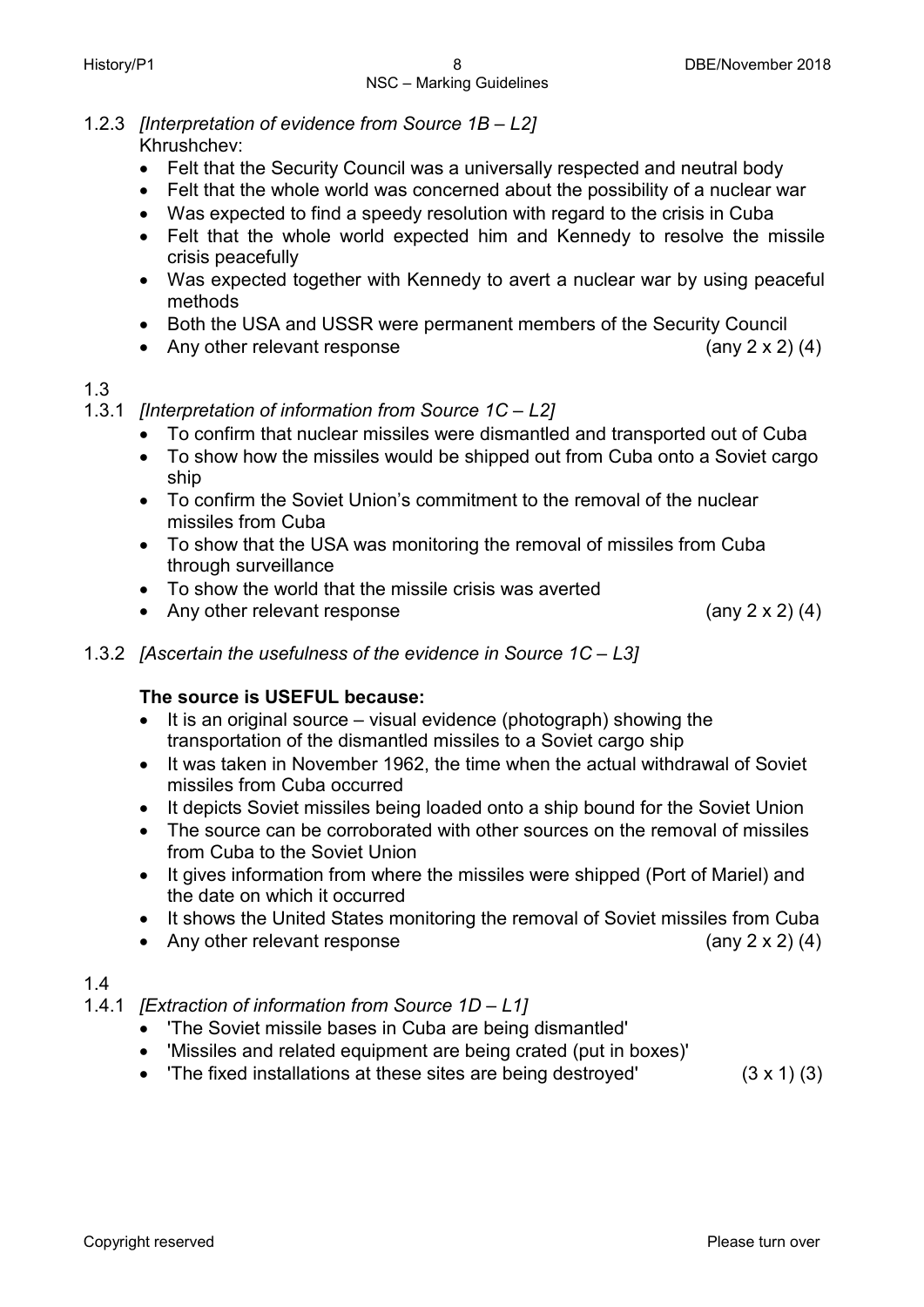- 1.4.2 *[Interpretation of evidence from Source 1D – L2]*
	- The Red Cross did not favour the government of any country (they were neutral)
	- The Red Cross is an international humanitarian institution and is helping people affected by conflict and war
	- The Red Cross was not politically involved in the Cold War
	- The Red Cross had members from all countries of the world
	- The Red Cross did not have an army and was therefore not considered a threat by any country/ a peace agent
	- Any other relevant response  $(\text{any } 2 \times 2) (4)$
- 1.4.3 *[Interpretation of evidence from Source 1D – L2]*
	- The USA did not trust the Soviet Union regarding the removal of all the missiles from Cuba
	- To ensure that Soviet Union missiles were removed from Cuba so that it does not pose a threat to the USA's security
	- The USA wanted to maintain the upper hand in this crisis/ power struggle with the Soviet Union
	- Any other relevant response (any 2 x 2) (4)
- 1.5 *[Comparison of evidence in Sources 1C and 1D – L3]*

## **Candidates may begin their answers with the phrase 'Both sources…'**

- Source 1C is an aerial photograph that shows the withdrawal/ removal of missiles from Cuba and Source 1D makes reference of the missiles being dismantled and transported to the harbour
- Source 1C shows a Soviet cargo ship waiting to be loaded with Soviet missiles from Cuba and Source 1D confirms the dismantling of Soviet missile bases in Cuba
- Source 1C shows Soviet involvement (Soviet trucks and cargo ship) in the withdrawal of missiles from Cuba and Source 1D indicates that the US would closely follow the dismantling of missile sites in Cuba
- Any other relevant response (any 2 x 2) (4)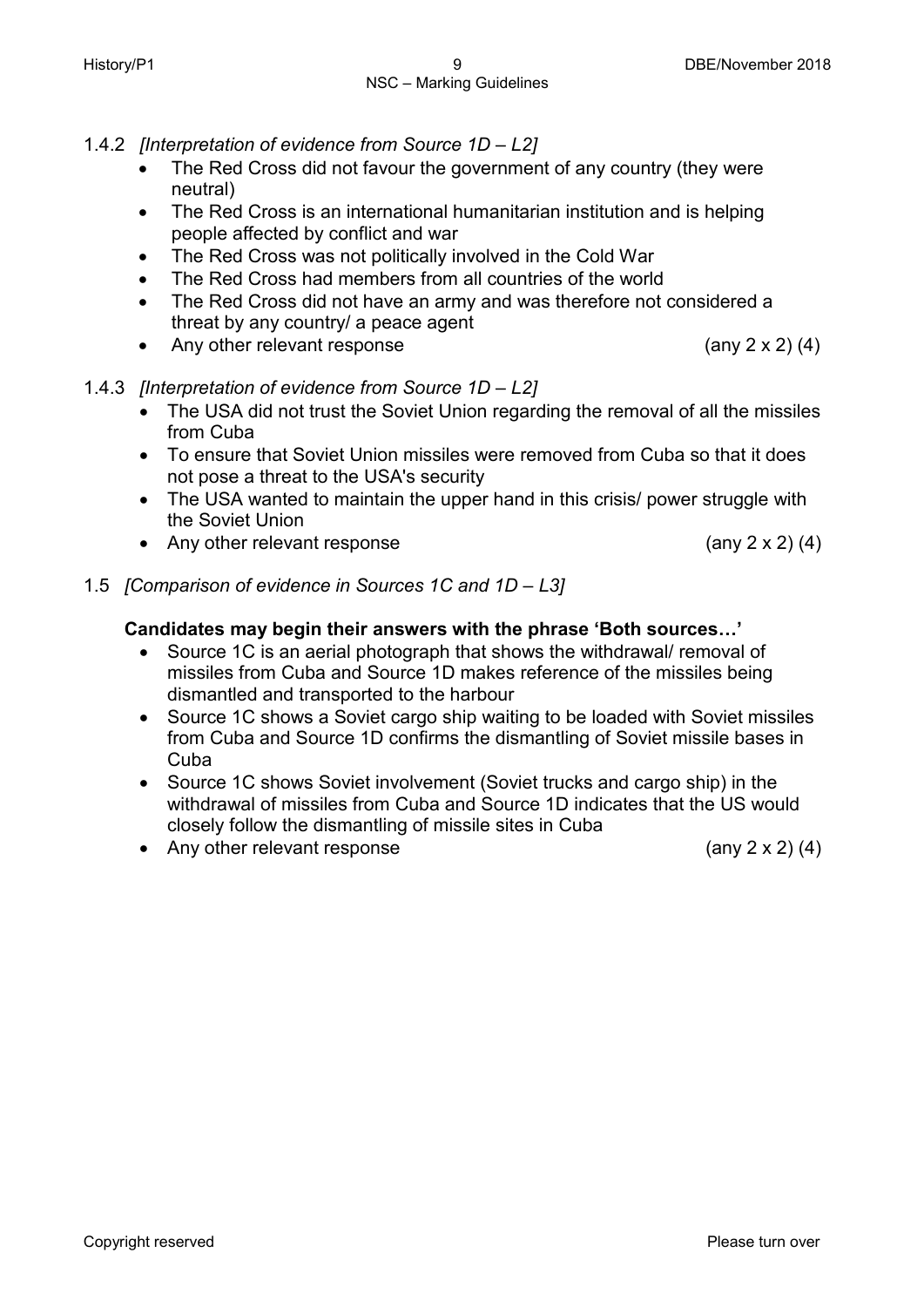## 1.6 *[Interpretation, evaluation and synthesis of evidence from relevant sources – L3]*

Candidates could include the following aspects in their response:

- Kennedy regarded the deployment of Soviet missiles in Cuba as an immediate threat to the US (Source 1A)
- The Soviet Union defended the deployment of missiles as a defence of Cuba (own knowledge)
- Kennedy summoned ExComm which discussed different options regarding the Soviet missiles in Cuba (Source 1A)
- Kennedy announced a blockade which led to the withdrawal of Soviet ships that were en route to Cuba (Source 1A and own knowledge)
- Banning of all nuclear tests by the US and the Soviet Union (Source 1B)
- Correspondence between Kennedy and Khrushchev show co-operation between the leaders to avoid a nuclear war (Sources 1A, 1B and 1D)
- Withdrawal of Soviet missiles from Cuba Russian image damaged (Sources 1C and 1D)
- Oversight by the Red Cross was welcomed by both US and the Soviet Union to assist with the removal of missiles from Cuba (Source 1D)
- The US used aerial surveillance to monitor and verify the withdrawal of missiles from Cuba (Sources 1C and 1D)
- Establishment of the 'hot line' between Kennedy and Khrushchev (own knowledge)
- Any other relevant response

Use the following rubric to allocate a mark:

| <b>LEVEL 1</b> | Uses evidence in an elementary manner e.g. shows no or<br>$\bullet$<br>little understanding of explaining how the Soviet Union<br>and the United States of America responded to the<br>deployment of missiles to Cuba in 1962.<br>Uses evidence partially or cannot write a paragraph.<br>$\bullet$                             | <b>MARKS</b><br>$0 - 2$        |
|----------------|---------------------------------------------------------------------------------------------------------------------------------------------------------------------------------------------------------------------------------------------------------------------------------------------------------------------------------|--------------------------------|
| <b>LEVEL 2</b> | Evidence is mostly relevant and relates to a great extent to<br>$\bullet$<br>the topic e.g. shows some understanding of how the<br>Soviet Union and the United States of America<br>responded to the deployment of missiles to Cuba in 1962.<br>Uses evidence in a basic manner to write a paragraph.<br>$\bullet$              | <b>MARKS</b><br>$3 - 5$        |
| <b>LEVEL 3</b> | Uses relevant evidence e.g. demonstrates a thorough<br>$\bullet$<br>understanding of how the Soviet Union and the United<br>States of America responded to the deployment of<br>missiles to Cuba in 1962.<br>Uses evidence very effectively in an organized paragraph that<br>$\bullet$<br>shows an understanding of the topic. | <b>MARKS</b><br>$6 - 8$<br>(0) |

 (8)  **[50]**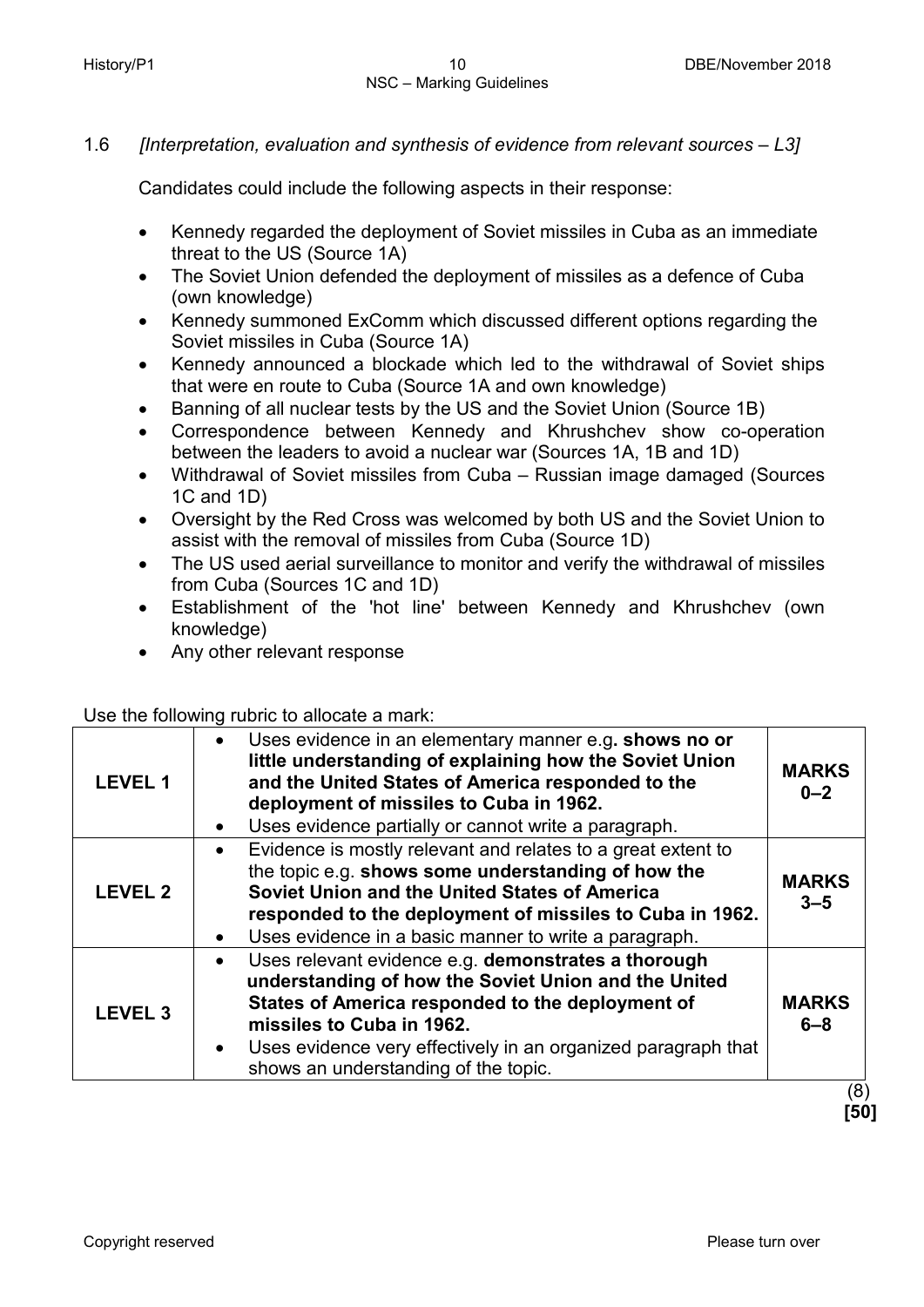## **QUESTION 2: WHAT ROLE DID FOREIGN POWERS PLAY IN THE BATTLE OF**

**CUITO CUANAVALE?**

| 2.1          | 2.1.1 [Extraction of evidence from Source 2A - L1]                                                                                                                                                                                                                                                                                                                |                         |
|--------------|-------------------------------------------------------------------------------------------------------------------------------------------------------------------------------------------------------------------------------------------------------------------------------------------------------------------------------------------------------------------|-------------------------|
|              | 'Russia'<br>'Cuba'                                                                                                                                                                                                                                                                                                                                                | $(2 \times 1)$ (2)      |
|              | 2.1.2 [Interpretation of evidence from Source 2A – L2]<br>Vorster wanted:<br>To safeguard the water resources/ dams<br>To stop the MPLA from governing Angola<br>$\bullet$<br>To defend Angola from Russian and Cuban communist influence<br>$\bullet$<br>To support UNITA in its fight against the MPLA<br>$\bullet$<br>Any other relevant response<br>$\bullet$ | (any $2 \times 2$ ) (4) |
|              | 2.1.3 [Extraction of evidence from Source 2A – L1]<br>'The desire to prevent the MPLA government from taking control'<br>'Preventing the spread of communism'                                                                                                                                                                                                     | $(2 \times 1)$ (2)      |
|              | 2.1.4 [Extraction of evidence from Source 2A – L1]<br>'Kenneth Kaunda (President of Zambia)'<br>'Mobutu Sese Seko (President of Zaire)'                                                                                                                                                                                                                           | $(2 \times 1) (2)$      |
|              | 2.1.5 [Interpretation of evidence from Source 2A – L2]<br>(a)<br>The MPLA supported communism<br>The MPLA had close relationship with Russia and Cuba<br>$\bullet$<br>The MPLA supported the liberations movements (SWAPO/ANC)<br>$\bullet$<br>Any other relevant response<br>(b)                                                                                 | (any $1 \times 2$ ) (2) |
|              | UNITA supported capitalism<br>UNITA fought against communist MPLA<br>$\bullet$<br>UNITA fought against Russian and Cuban forces in Angola<br>Any other relevant response                                                                                                                                                                                          | (any $1 \times 2$ ) (2) |
| 2.2<br>2.2.1 | [Extraction of evidence from Source 2B - L1]<br>'Angolan'<br>'Cuban'                                                                                                                                                                                                                                                                                              | $(2 \times 1)$ (2)      |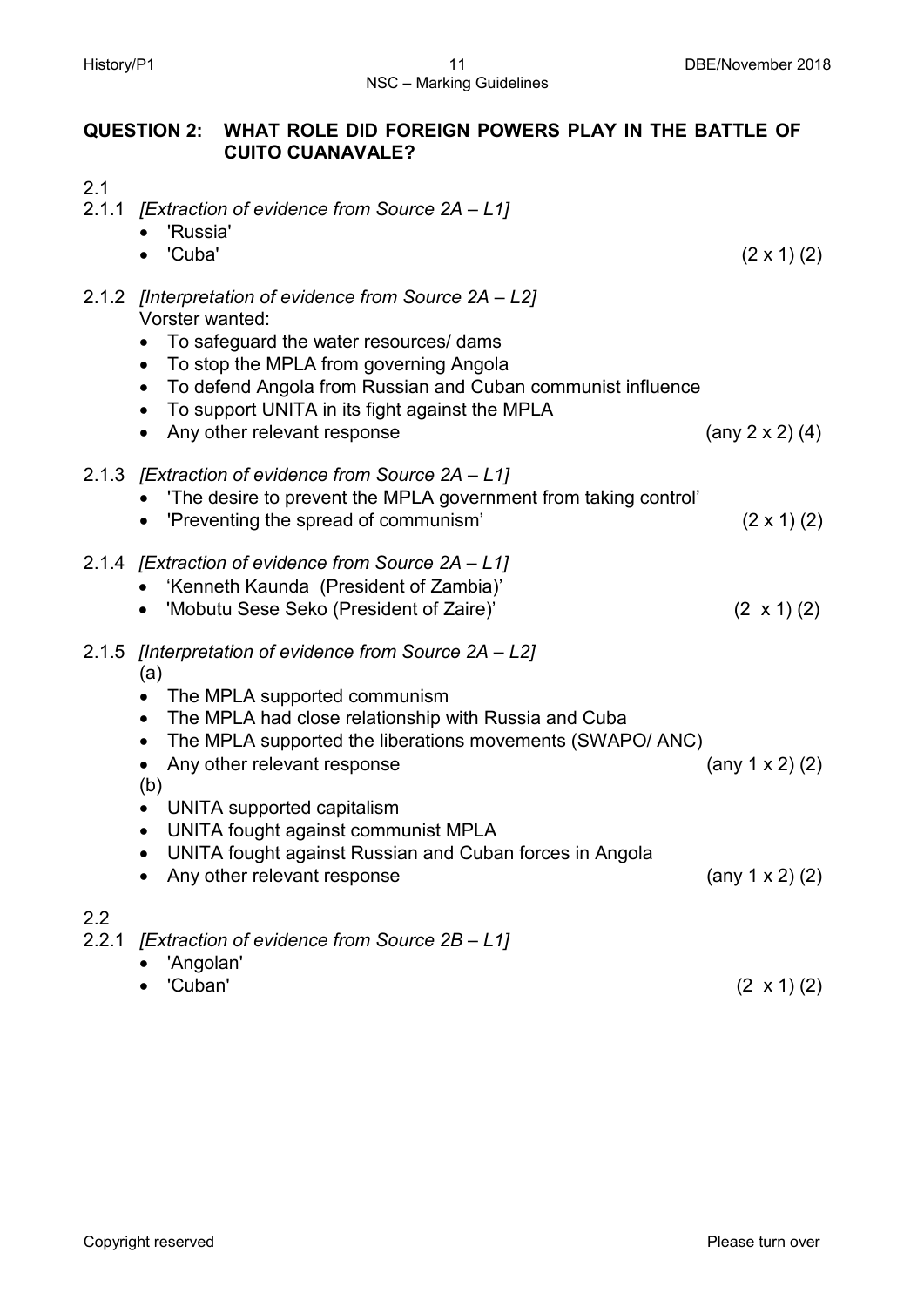- 2.2.2 *[Interpretation of evidence from Source 2B – L2]*
	- It was the first war in Southern Africa which involved many foreign countries
	- The number of troops that Cuba sent to Angola (50 000) and equipment showed that it was a huge battle
	- It was the first war in Southern Africa where modern military equipment was used
	- The air force was also used by both South Africa and Cuba during the war
	- There was a huge number of casualties during the war/ loss of life
	- The myth of South African defence invincibility was exposed
	- It led to the independence of Namibia
	- It had an impact on the existing political climate in South Africa
	- Any other relevant response (any 2 x 2) (4)

## 2.2.3 *[Extraction of evidence from Source 2B – L1]*

- 'It would cost the lives of about 300 white soldiers'
- 'As well as a great number of black soldiers'
- 'Victory was not in sight'
- 'Continuing war would lead to continually greater losses'
- 'Enormous cost…over R1 million a day'
- 'Increasing militarisation in South Africa …arousing opposition' (any 2 x 1) (2)

## 2.2.4 *[Interpretation of evidence from Source 2B – L2]*

- Angola desired peace
- They wanted economic, political and social reconstruction of the country would take place
- Angolans would have a government of their choice
- Foreign interference in Angola's internal affairs would come to an end
- Any other relevant response (any 1 x 2) (2)

## 2.3

### 2.3.1 *[Interpretation of evidence from Source 2C – L2]*

- The message is that South Africa won the Battle of Cuito Cuanavale
- Soldiers returning from the war in Angola are welcomed as 'WINNERS'
- It shows South African military vehicles withdrawing from Angola and entering Namibia
- Any other relevant response (any 1 x 2) (2)
- 2.3.2 *[Determining the usefulness of evidence from Source 2C – L3]* **Candidates MUST take a stance and state USEFUL or NOT USEFUL and support it**

#### **USEFUL:**

- The photograph shows South African troops coming back home as 'WINNERS'
- It was taken at the end of the Battle of Cuito Cuanavale
- It gives a South African government perspective about the outcome of the war
- Any other relevant response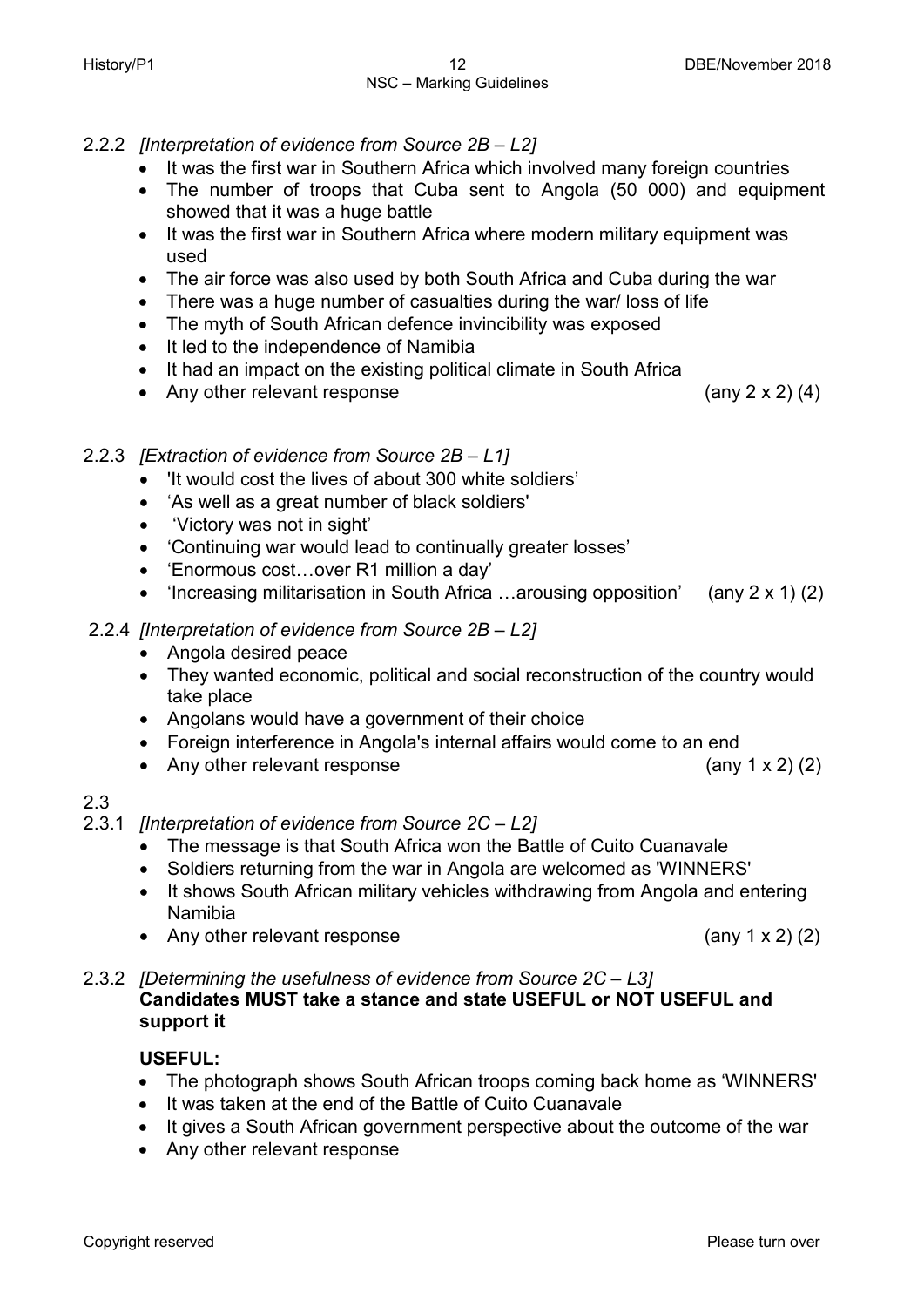## **NOT USEFUL:**

- It gives a one-sided perspective/ viewpoint
- It provides only the South African view of the war in Angola and therefore could be biased
- It does not expand on how the SADF were 'WINNERS'
- It could have been used as propaganda to depict the SADF as 'WINNERS'
- The photograph could have been staged (manipulated to show that the SADF had won the Battle of Cuito Cuanavale)
- Any other relevant response (any 2 x 2) (4)

## 2.4

- 2.4.1 *[Extraction of evidence from Source 2D – L1]*
	- 'SWAPO'
	- 'ANC'  $(2 \times 1)$  (2)
- 2.4.2 *[Definition of a historical concept from Source 2D – L1]*
	- A political theory/ideology based on the writings of Karl Marx which aimed to establish a classless society
	- Communism can be referred to as an economic system in which the state owned and controlled the land, industry, property and wealth of the nation.
	- It is an ideology that was adopted by the MPLA to nationalise and defend the state resources during the battle of Cuito Cuanavale
	- The MPLA wanted a classless society
	- Any other relevant response (1 x 2) (2)

## 2.4.3 *[Interpretation of evidence of Source 2D – L2]*

- It showed that the leaders of African countries had the ability to stand up against foreign domination
- Victory at the Battle of Cuito Cuanavale served to speed up the independence of Namibia (1990) and South Africa (1994)
- It destroyed the myth of the invincibility of the South African army in Southern Africa
- It safeguarded the independence of Angola under the leadership of MPLA
- It stopped the attempt by the South African and US governments to establish a pro-capitalist / Apartheid state in Angola
- Any other relevant response (any 2 x 2) (4)
- 2.5 *[Comparison of evidence in Sources 2C and 2D – L3]*
	- Source 2C shows that South Africa had won the Battle of Cuito Cuanavale while Source 2D states that South Africa lost the war
	- Source 2C shows the South African military vehicles entering Namibia after withdrawing from Angola while Source 2D mentions that South Africa regarded its defeat as a tactical retreat (withdrawal)
	- Source 2C shows a banner welcoming South African military forces as 'WINNERS' while in Source 2D Nelson Mandela is quoted as having said that the Battle of Cuito Cuanavale was a crushing defeat of the racist South African army
	- Any other relevant response (any 2 x 2) (4)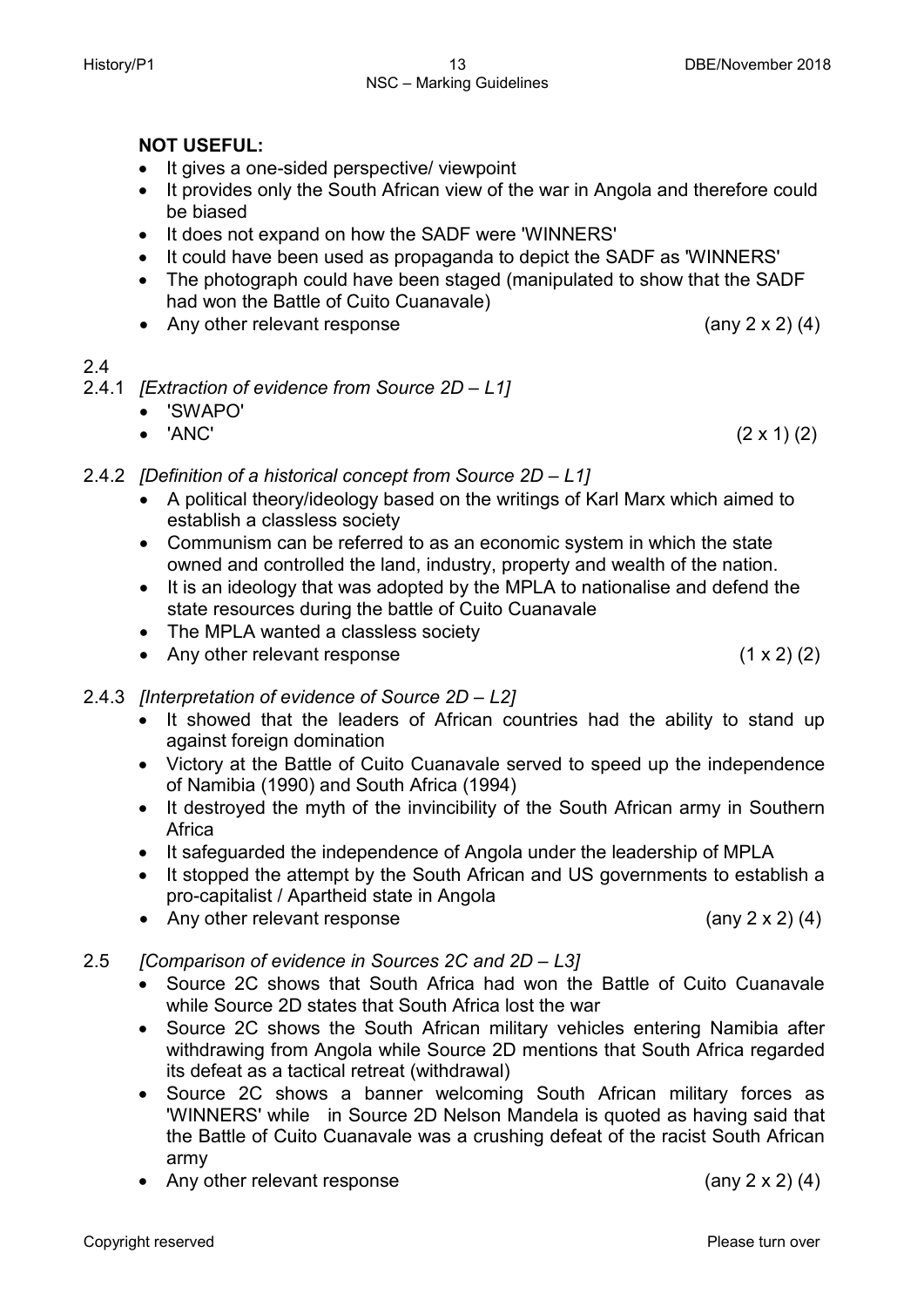## 2.6 *[Interpretation, analysis and synthesis of evidence from relevant sources – L3]*

Candidates could include the following in their response:

- South Africa became involved in Angola because of Cuban and Russian intervention (Source 2A)
- Cuba and Russia became involved in order to support the MPLA while South Africa supported UNITA (own knowledge)
- South Africa became involved in order to prevent Cuba and the MPLA from occupying the Ruacana and Calueque Dams (Source 2A)
- Angolan and Cuban brigades launched a major attack on UNITA, South Africa rushed to assist UNITA (Source 2B)
- The USA supported UNITA by providing major military aid to defend the independence of Angola (Source 2D)
- The Cubans contributed to the defeat of the South African army at the Battle Cuito Cuanavale (Source 2D)
- Nelson Mandela stated the importance of Cuba's participation in the Battle of Cuito Cuanavale (Source 2D)
- Any other relevant response

## Use the following rubric to allocate a mark:

| <b>LEVEL 1</b> | • Uses evidence in an elementary manner e.g. shows no or<br>little understanding of the role that foreign powers played<br>in the Battle of Cuito Cuanavale.<br>• Uses evidence partially or cannot report on topic.                                                 | <b>MARKS:</b><br>$0 - 2$ |
|----------------|----------------------------------------------------------------------------------------------------------------------------------------------------------------------------------------------------------------------------------------------------------------------|--------------------------|
| <b>LEVEL 2</b> | • Evidence is mostly relevant and relates to a great extent to the<br>topic, e.g. shows some understanding of the role that<br>foreign powers played in the Battle of Cuito Cuanavale.<br>Uses evidence in a basic manner to write a paragraph.<br>$\bullet$         | <b>MARKS:</b><br>$3 - 5$ |
| <b>LEVEL 3</b> | • Uses relevant evidence e.g. demonstrates a thorough<br>understanding of the role that foreign powers played in the<br><b>Battle of Cuito Cuanavale.</b><br>• Uses evidence very effectively in an organised paragraph that<br>shows an understanding of the topic. | <b>MARKS:</b><br>$6 - 8$ |
|                |                                                                                                                                                                                                                                                                      | ′8′                      |

**[50]**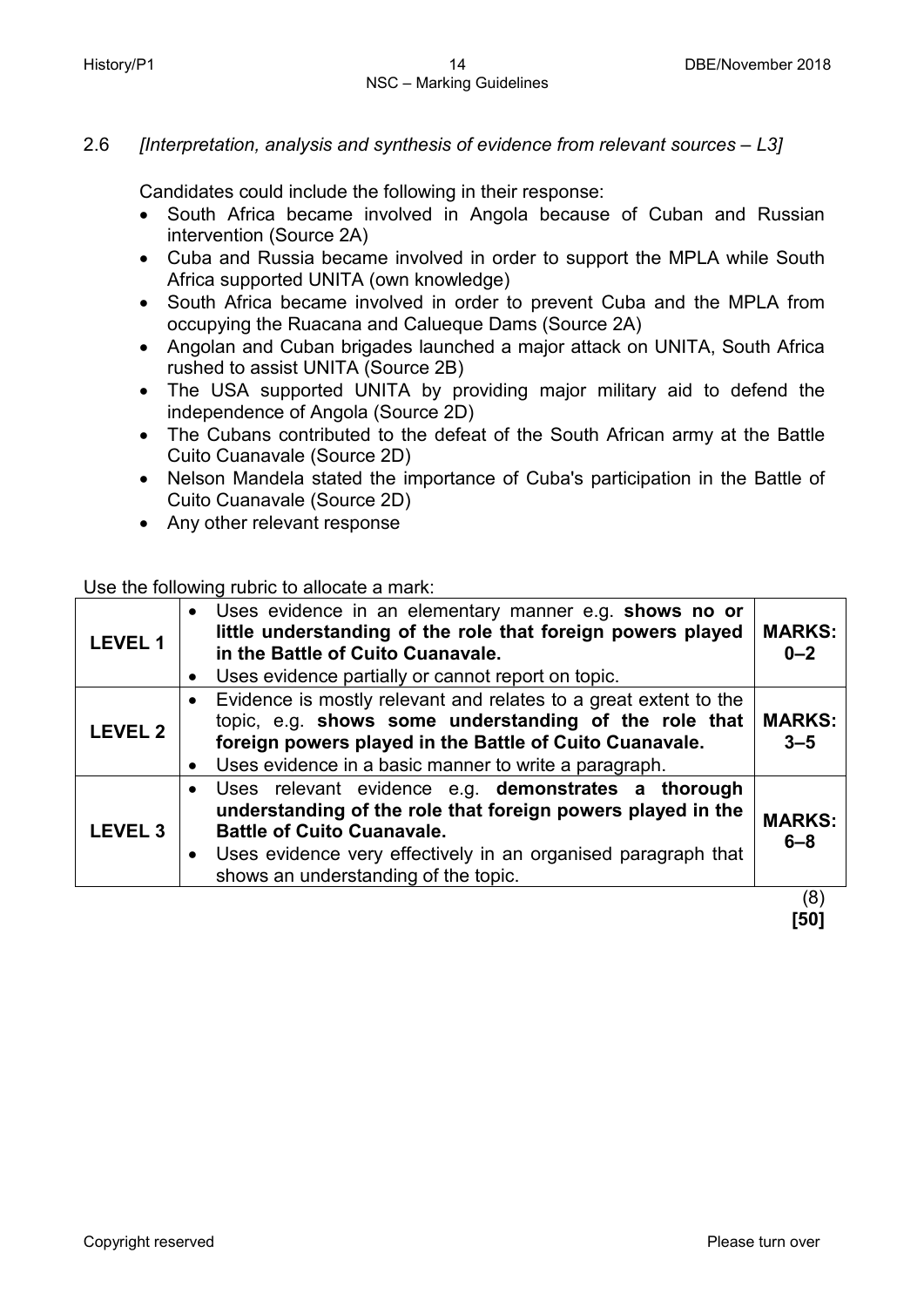## **QUESTION 3: WHAT INFLUENCE DID THE PHILOSOPHY OF BLACK POWER HAVE ON AFRICAN AMERICANS IN THE 1960s AND 1970s?**

- 3.1
- 3.1.1 *[Extraction of evidence from Source 3A – L1]*
	- 'Heightened the importance of an embodied image of black militancy'
	- 'His thinking was shaped by this medium'
	- 'Pearl Marsh … stop[ped] straightening her hair' (any 1 x 2) (2)
- 3.1.2 *[Definition of a historical concept from Source 3A – L1]*
	- Philosophy of instilling black pride, self-esteem/self-reliance amongst African Americans in the USA
	- Ideology for African Americans to reject white superiority and promote black identity, independence, unity and success
	- Any other relevant response (any 1 x 2) (2)
- 3.1.3 *[Interpretation of information from Source 3A – L2]* 
	- He was assimilated into the norms and values as espoused by white Americans
	- He did not identify himself as an African
	- Marsh's father associated unstraightened hair with being 'African' which he saw as negative
	- Marsh's father may have worried/ feared about his daughter becoming politically radical – wearing an Afro was a political statement
	- People of Marsh's father's generation saw straightened hair as a sign of 'respectability' and 'progress'
	- Any other relevant response (any 2 x 2) (4)
- 3.1.4 *[Interpretation of evidence from Source 3A – L2]*
	- To demonstrate that you are proud to be an African/ Black is Beautiful
	- To highlight your heritage, history and contribution to the world
	- To reject white norms/values and demonstrate your strength, unity and ability
	- Any other relevant response (any 2 x 2) (4)

## 3.2

- 3.2.1 *[Extraction of evidence from Source 3B – L1]*
	- $'$ Leftist' (1 x 1) (1)
- 3.2.2 *[Extraction of evidence from Source 3B – L1]*
	- 'Civil Rights Movement'
	- 'Student Nonviolent Coordinating Committee (SNCC)'
	- 'Black Panther Party'
	- 'American Communist Party' (any 3 x 1) (3)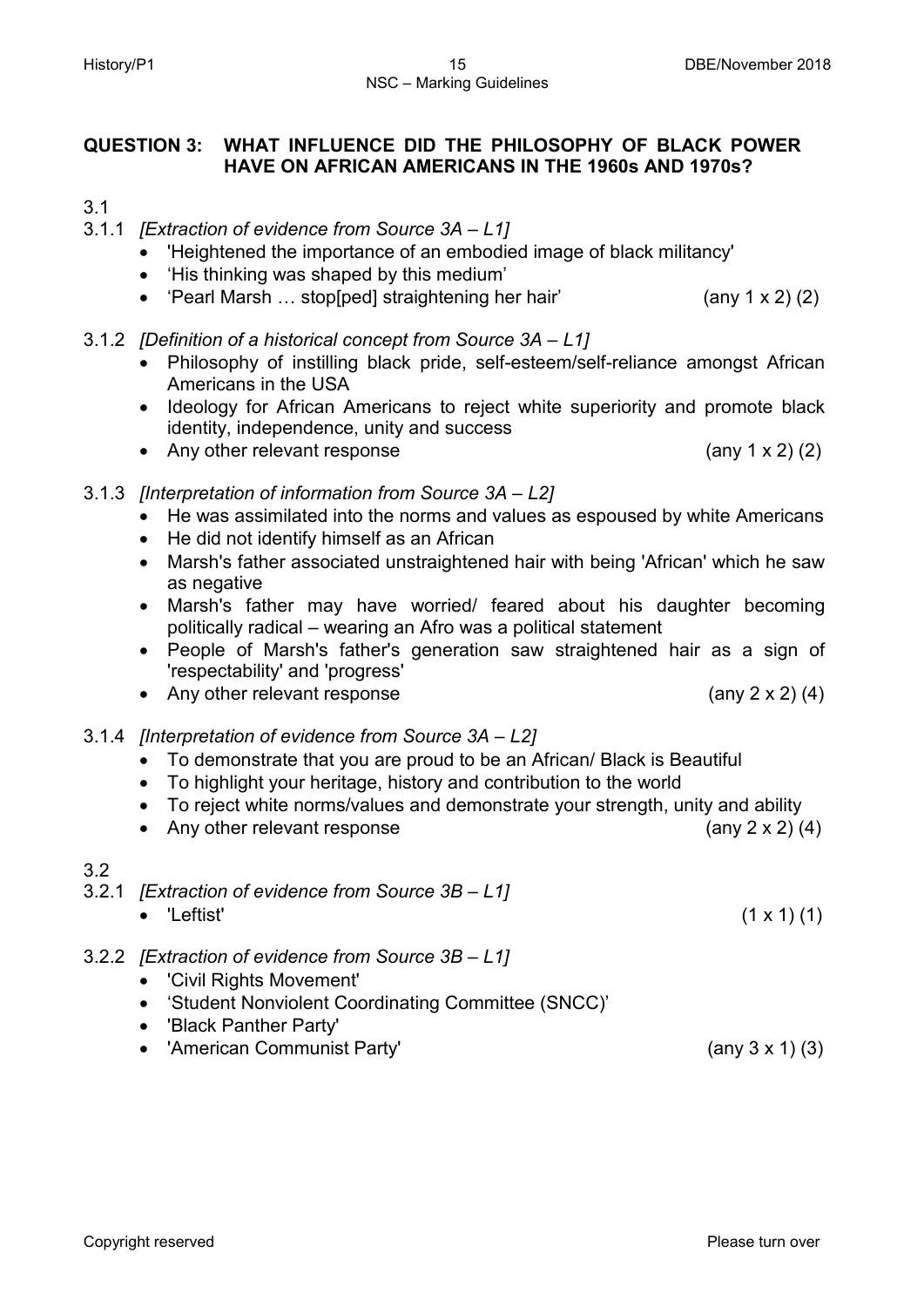## 3.2.3 *[Interpretation of information from Source 3B – L2]*

(a) The Black Power activists viewed Angela Davis as:

- A heroine/role model/ leader
- An inspiration to African Americans because of being an activist, academic, scholar and feminist
- An activist who stood up for equal rights and dignity
- An African American who was proud and assertive
- Any other relevant response (any 1 x 2) (2)
- (b) The US government viewed Angela Davis as:
- A threat/ enemy to their government
- Having a negative influence on African Americans
- A criminal (She was in the FBI most wanted list)
- Dangerous because she belonged to the American Communist Party

• Any other relevant response (any 1 x 2) (2)

## 3.2.4 *[Interpretation of information from Source 3B – L2]*

- It was discovered that the guns used in the break-out were registered in Angela Davis' name
- She had campaigned for the release of the 'Soledad Brothers'
- She was an outspoken critic of the US government
- Any other relevant response (any 1 x 2) (2)

## 3.3

- 3.3.1 *[Extraction of evidence from Source 3C – L1]*
	- 'Interstate flight'
	- 'Murder'
	- 'Kidnapping'  $(2x 1)$  (2)
- 3.3.2 *[Interpretation of evidence from Source 3C – L2]*
	- To portray a negative image of Angela Davis
	- Angela Davis may be using a disguise / alias 'Tamu' to avoid arrest
	- Angela Davis was on the run / 'interstate flight'
	- To highlight that she was a dangerous Black Power activist
	- To ensure that she can be identified/doesn't escape
	- Any other relevant response (any 2 x 2) (4)
- 3.4 *[Comparison of evidence in Sources 3B and 3C - L3]*
	- Source 3B gives a positive impression of Angela Davis (activist, educator/academic, scholar) while Source 3C portrays Angela Davis as a criminal (wanted for murder and kidnapping)
	- Source 3B states that Angela Davis was a political activist (member of the Black Panther Party and American Communist Party) while Source 3C portrays her as a fugitive from justice
	- Source 3B infers that Angela Davis is non-violent (a member of SNCC) while in Source 3C Davis is portrayed as violent (wanted for murder and kidnapping)
	- Any other relevant response (any 2 x 2) (4)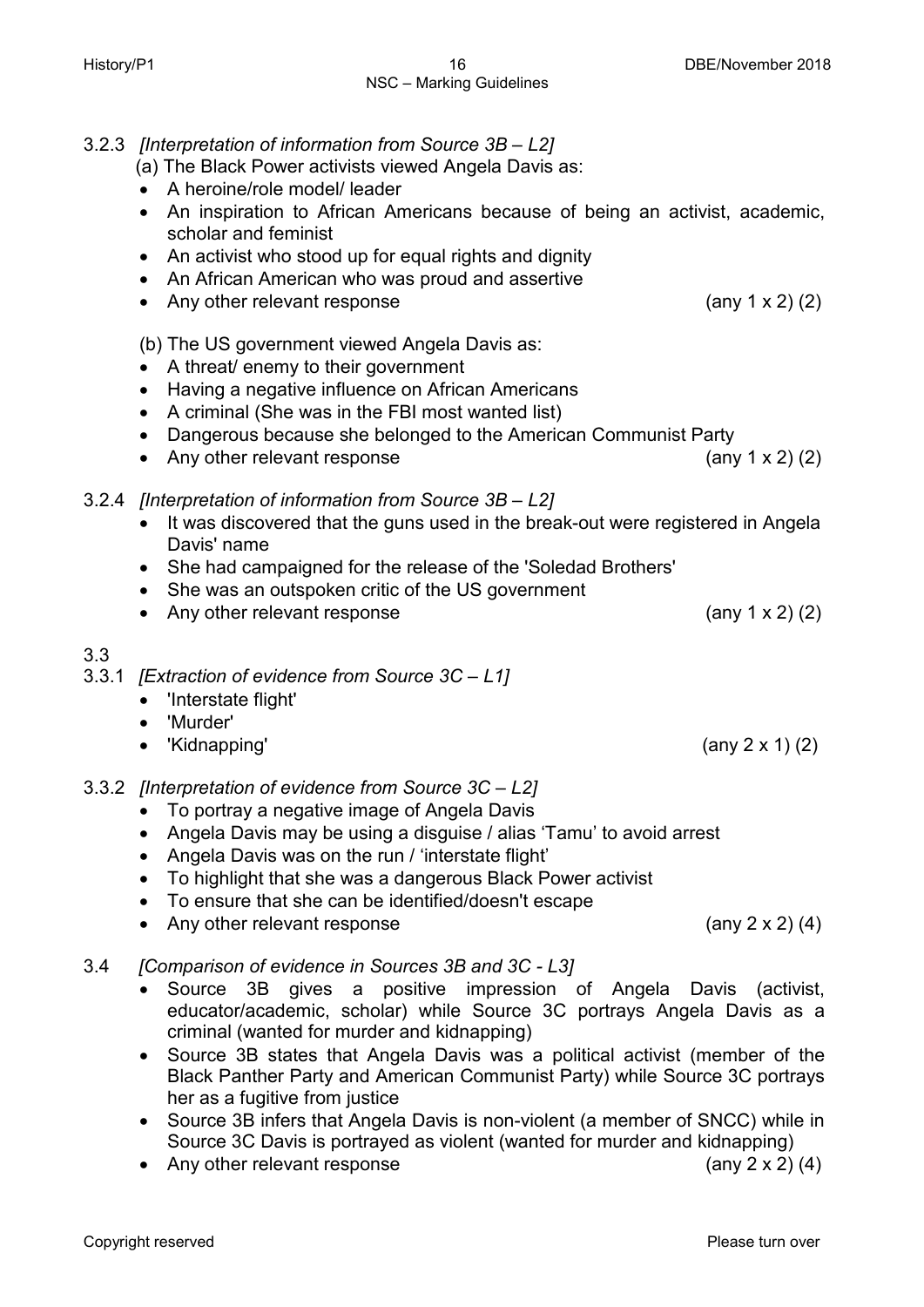## NSC – Marking Guidelines

- 3.5
- 3.5.1 *[Extraction of evidence from Source 3D – L1]*
	- The increased activity of violence-prone black extremists group'  $(1 \times 1)$  (1)
- 3.5.2 *[Extraction of evidence from Source 3D – L1]*
	- 'Schooled in the Marxist-Leninist ideology'
	- 'The teachings of Chinese Communist leader Mao ZeDong'
	- 'Its members have perpetrated (done) numerous assaults on police officers'
	- 'Destroyed public property'
	- 'Have engaged in violent confrontations with police in cities throughout the country'
	- 'Preaching their gospel of hate and violence not only to ghetto residents ....high schools'  $(\text{any } 3 \times 1)$   $(3)$

## 3.5.3 *[Interpretation of evidence from Source 3D – L1]*

Hoover tried to portray the leaders of the Black Panther Party as:

- Criminals
- Not obeying the law
- Inciting violence/ hatred
- Radical and challenging the state
- Causing damage to public facilities (education)
- Any other relevant response (any 1 x 2) (2)
- 3.5.4 *[Evaluate the usefulness of the evidence Source 3D – L3]*

## **The source is USEFUL because:**

- It is an extract from a statement that gave first-hand information
- It is a contemporary newspaper report (16 July 1969)
- It gives insight as to why the FBI persecuted members of the Black Panther Party (BPP)
- It sheds light on how the Black Panther Party operated and how it was perceived
- Any other relevant response (any 2 x 2) (4)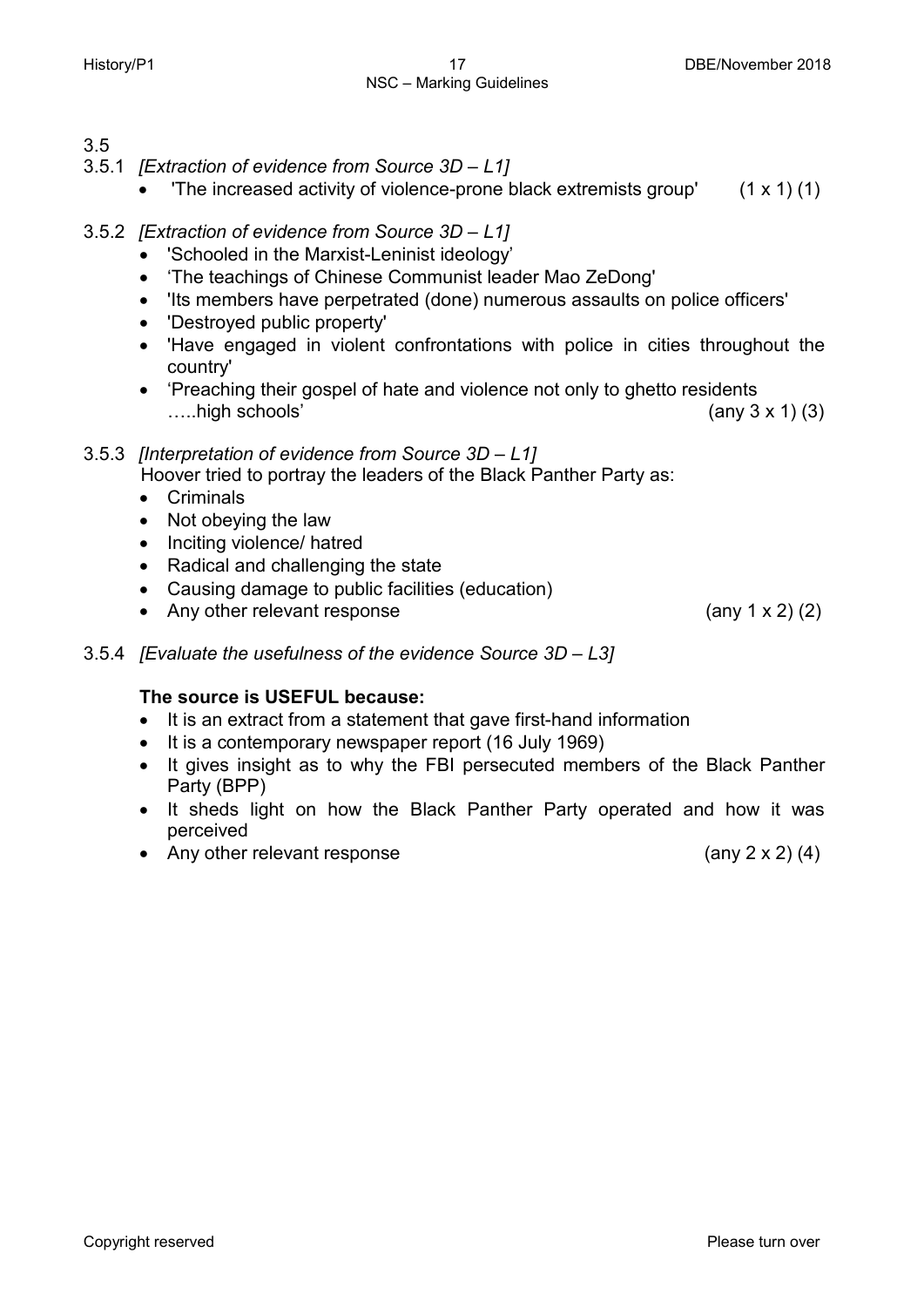## 3.6 *[Interpretation, evaluation and synthesis of evidence from relevant sources – L3]*

Candidates could include the following aspects in their response:

- Television coverage of Black Power leaders served to conscientise African Americans to become militant (Source 3A)
- Appearance of the leaders of the Black Power Movement inspired African Americans to be proud of their natural hair (stop straightening their hair) and become self-confident (Source 3A, 3C)
- The call for the release of the Soledad Brothers highlighted that 'Blacks doing things for themselves' (Source 3B)
- The philosophy of Black Power promoted the Afro as a symbol of black pride (Source 3C)
- The philosophy of Black Power promoted the idea of 'Black is Beautiful' (Source 3A and 3C)
- The philosophy of Black Power influenced members of the Black Panther Party to travel extensively to spread the Black Power philosophy (Source 3D)
- The Black Panther Party started Community based programmes to uplift African American communities from destitution (own knowledge)
- Any other relevant response

Use the following rubric to allocate a mark:

| <b>LEVEL1</b>  | $\bullet$<br>$\bullet$ | Uses evidence in an elementary manner, e.g. shows no or little<br>understanding of the influence that the philosophy of Black<br>Power had on African Americans in the 1960s and 1970s.<br>Uses evidence partially or cannot write a paragraph.                                    | <b>MARKS</b><br>$0 - 2$ |
|----------------|------------------------|------------------------------------------------------------------------------------------------------------------------------------------------------------------------------------------------------------------------------------------------------------------------------------|-------------------------|
| <b>LEVEL 2</b> | $\bullet$<br>$\bullet$ | Evidence is mostly relevant and relates to a great extent to the<br>topic, e.g. shows some understanding of the influence that<br>the philosophy of Black Power had on African Americans in<br>the 1960s and 1970s.<br>Uses evidence in a basic manner to write a paragraph.       | <b>MARKS</b><br>$3 - 5$ |
| <b>LEVEL 3</b> | $\bullet$<br>$\bullet$ | Uses relevant evidence, e.g. demonstrate a thorough<br>understanding of the influence that the philosophy of Black<br>Power had on African Americans in the 1960s and 1970s.<br>Uses evidence very effectively in an organised paragraph that<br>shows understanding of the topic. | <b>MARKS</b><br>$6 - 8$ |
|                |                        |                                                                                                                                                                                                                                                                                    | (8)                     |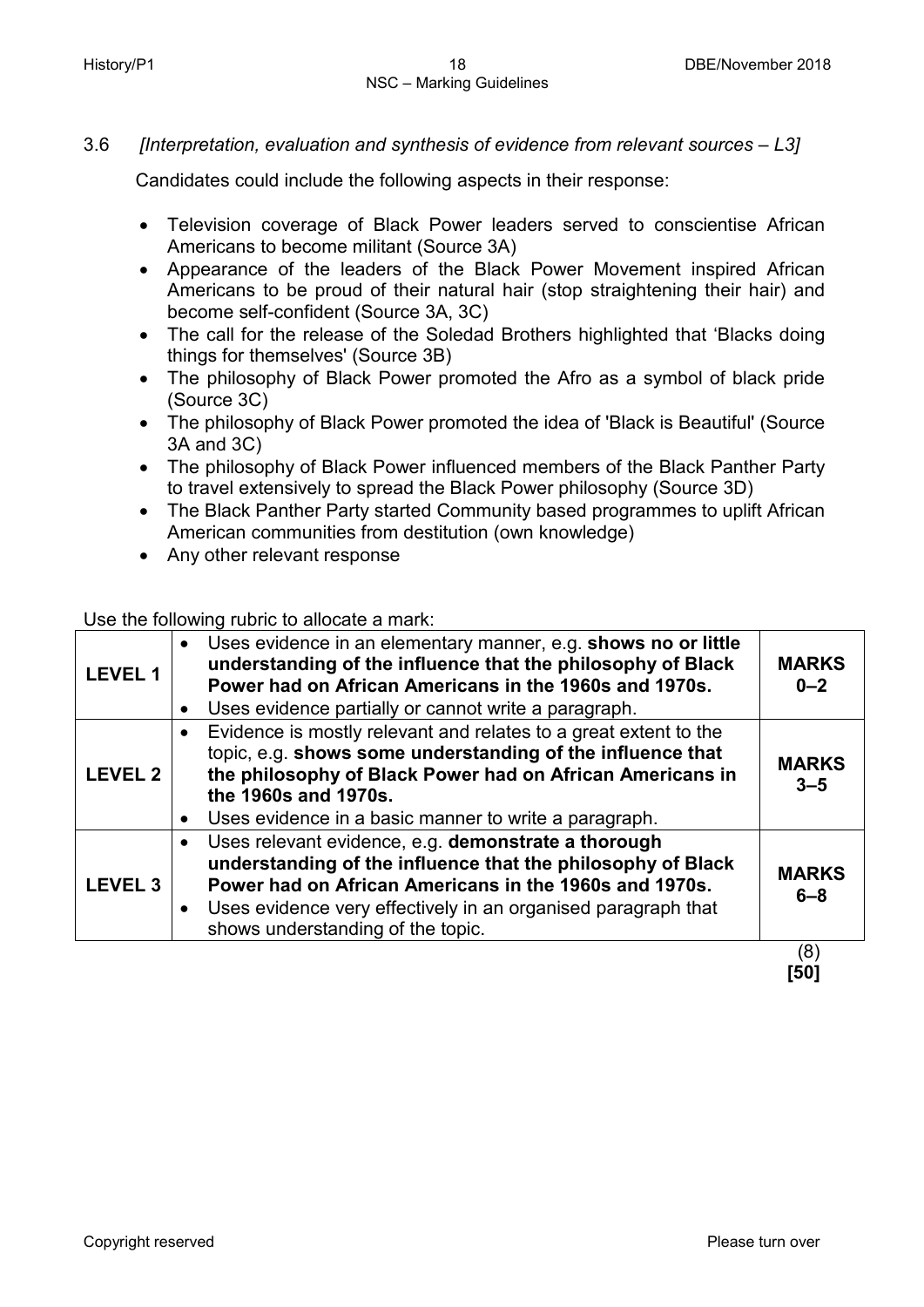## **SECTION B: ESSAY QUESTIONS**

## **QUESTION 4: CASE STUDY – CHINA**

*[Plan and construct an original argument based on relevant evidence using analytical and interpretative skills]*

### **SYNOPSIS**

Candidates are expected to explain to what extent Mao Zedong's policies of the Great Leap Forward and the Cultural Revolution were successful in transforming Communist China between 1957 and 1969.

## MAIN ASPECTS

Candidates should include the following aspects in their response:

• Introduction: Candidates should state the extent to which Mao's policies (the Great Leap Forward and Cultural Revolution) were successful in transforming communist China between 1957 and 1969. Candidates should indicate how they would support their line of argument.

## ELABORATION

- The **intentions of China's Communist** P**arty** (practical policies to improve economy; authoritarian form of government; empower landless peasant farmers; land reform process; nationalisation of heavy industries)
- **Classless society** (focused on improving conditions of peasants and workers; educated all Chinese to work together for a better China)
- First Five Year Plan/ Hundred Flowers campaign (Background information)

## **The Great Leap Forward (focused more on economic transformation)**

- Mao Zedong's Second Five Year Plan that started in 1958
- Industrialisation
	- $\triangleright$  Aimed to industrialise China to overtake capitalist countries
	- $\triangleright$  To end privatisation
	- $\triangleright$  Led to the introduction of backyard industries
	- $\triangleright$  Dependent on unskilled human resources (peasants)
- Agriculture
	- $\triangleright$  To increase agricultural production so that it matches the production of the West
	- Rural cooperatives were amalgamated into 'People's Communes' (collectivisation)
	- Forceful amalgamation of farmers into 'people's communes'
	- $\triangleright$  Poor planning and delivery/ poor farming methods
	- $\triangleright$  High taxation on farm products
- Propaganda used to promote production
- Gradually China's economy was in a state of bankruptcy
- Failure within three years 'Three Bitter Years' led to starvation
- Mao eventually admitted that mistakes had been made and resigned as President of China but kept his job as Chairman of the Chinese Communist Party
- In 1962 he handed over responsibility of the economy to President Liu Shaoqi and CCP General Secretary Deng Xiaoping and withdrew from the government
- Liu Shaogi and Deng Xiaoping were forced to return to some form of capitalism
- This indicated that the Great Leap Forward was a dismal failure
- Any other relevant response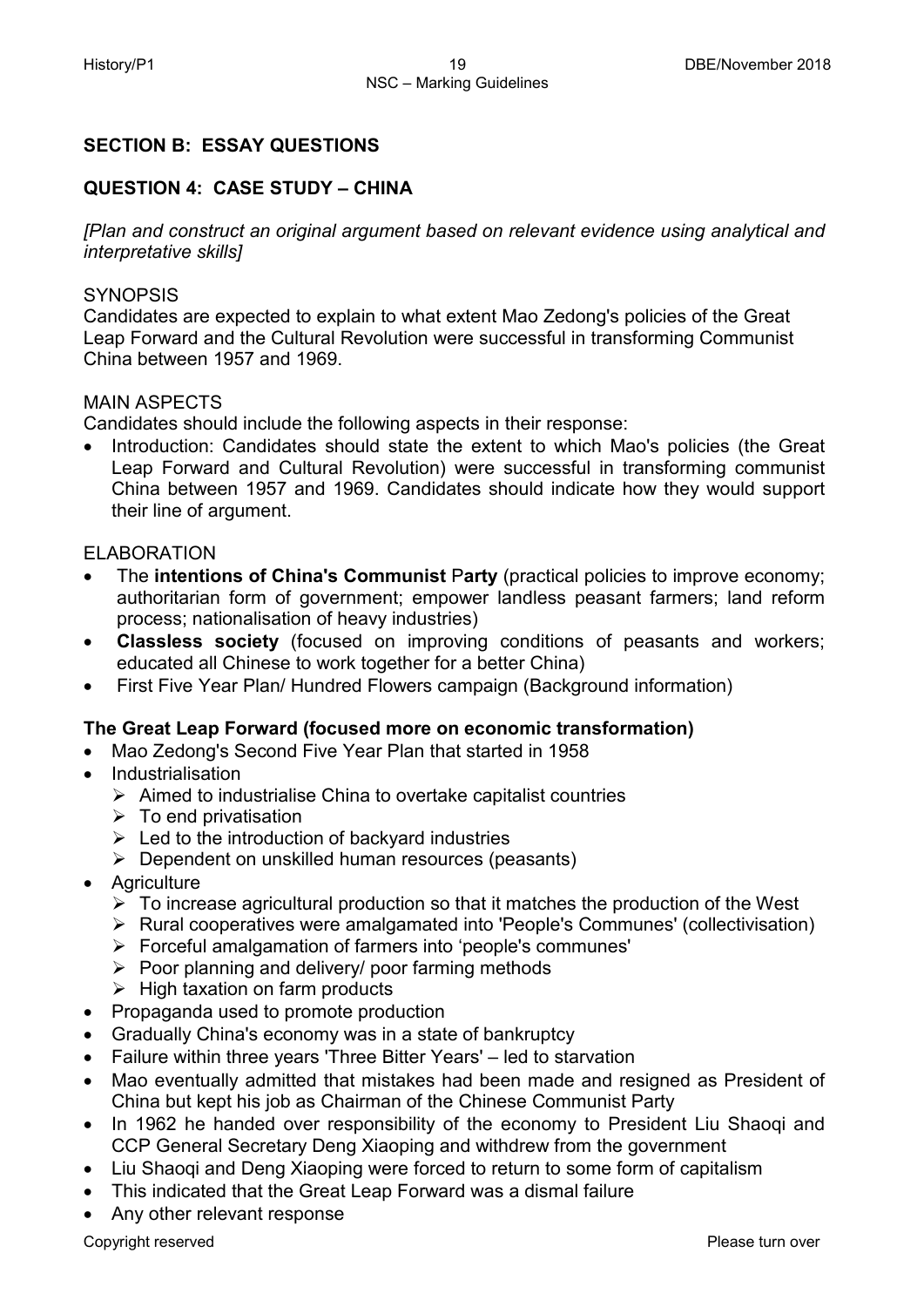## **The Cultural Revolution (focused on political transformation):**

- Mao Zedong launched the Cultural Revolution in 1966 to regain power he lost after the failure of the Great Leap Forward
- He set up the **Red Guards** who studied and spread the ideas of the Little Red Book; educated peasants on principles of Communism; taught reading and writing skills; set up the purges (opponents of Communism & moderates were eliminated and millions of opponents to Communist rule were killed); destroyed anti-communist art and books
- The Role of the Red Guards (Campaign to attack the **'Four Olds':** changing of old ideas, traditional culture, customs and habits)
- Huge demonstrations were held in Tiananmen Square, Beijing and posters and pictures of Mao were put up everywhere
- The **Little Red Book** (contained Mao's philosophies about Communism; all citizens expected to memorise principles of communism; a source of Communist propaganda in China)
- **Elimination of officials**: Deng Xiaoping and Liu Shaoqi were removed from office; got rid of professionals (engineers, scientists, educators etc.)
- Closure of schools, colleges & universities (for being critical, liberal & elitist)
- Industry suffered and production stopped by 1968
- Negative impact in the development of China
- Any other relevant response
- Conclusion: Candidates should tie up their argument with a relevant conclusion

**[50]**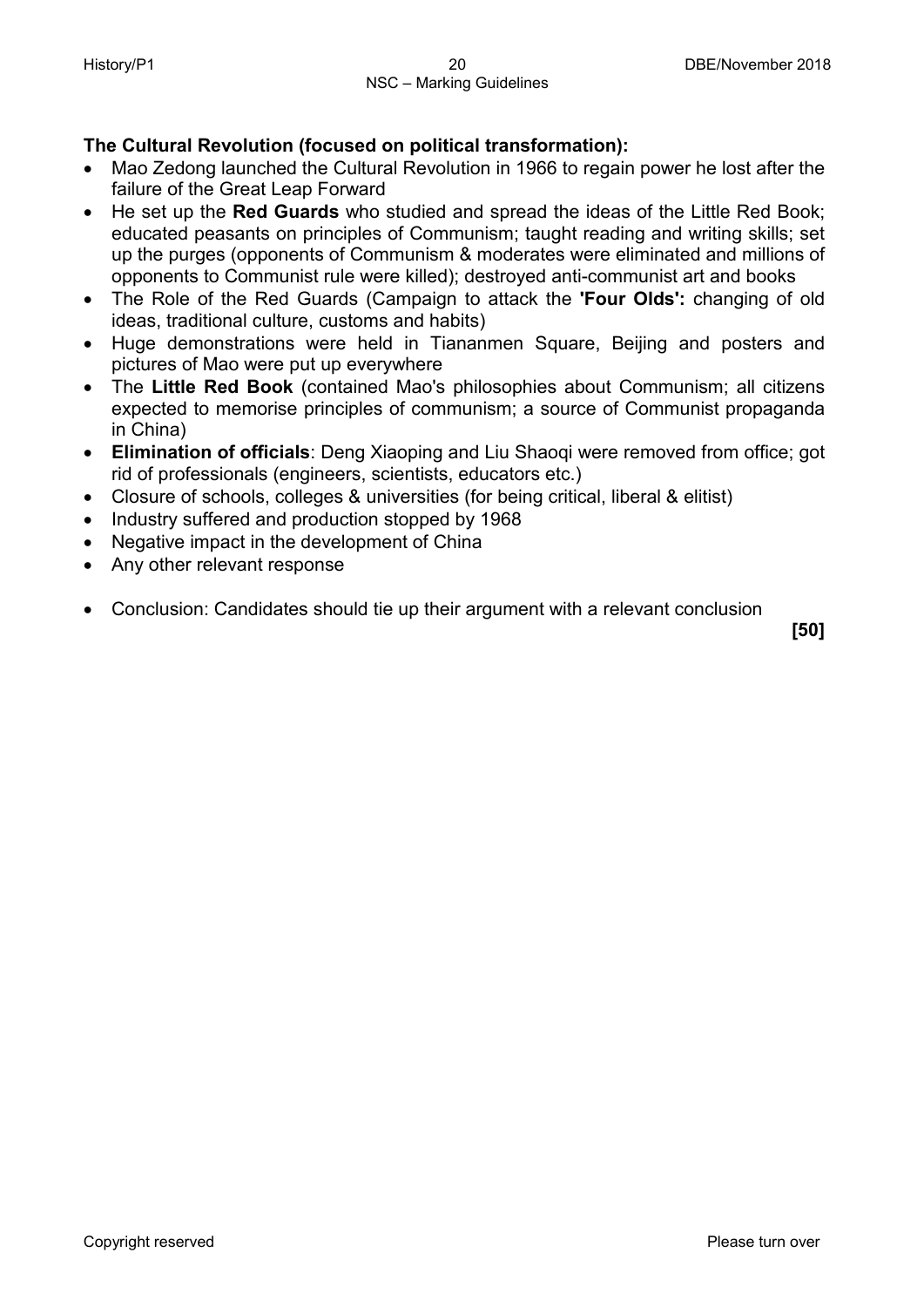## **QUESTION 5: INDEPENDENT AFRICA: COMPARATIVE CASE STUDY – THE CONGO AND TANZANIA**

*[Plan and construct an original argument based on relevant evidence using analytical and interpretative skills]*

## **SYNOPSIS**

Candidates should critically discuss how Mobutu Sese Seko (the Congo) and Julius Nyerere (Tanzania) addressed economic and political challenges that confronted their respective countries after attaining independence in the 1960s.

## MAIN ASPECTS

Candidates should include the following aspects in their response:

Introduction: Candidates should contextualise the question by referring to the economic and political state of the Congo and Tanzania at the time of independence. They must take a line of argument and support it by showing how both countries developed their economic and political policies after independence.

## ELABORATION

## **Credit should also be given to candidates that structure their essay comparatively**

## **Elements of economic 'development'**

**The Congo:**

- Relied heavily on agriculture and mineral extraction (one product economy) and its impact on the economy
- Capitalist economy
- Zaireanisation (replacing foreigners with Zairian nationals) failed due to (inexperience/ corruption/mismanagement/ neglect)
- Economy characterised by nepotism and elitism (large gulf emerged between rich and poor)
- Decline in the state of infrastructure
- Application of Retrocession (reversal of Zaireanisation)
- Dependant on foreign aid and investment
- Any other relevant response

## **Tanzania:**

- Relied heavily on agriculture and mineral extraction (one product economy) and was able to develop a credible manufacturing sector
- African socialist economy
- Arusha Declaration (abolished exploitation/reduction of income gap between the poor and the rich/ownership of the country's resources)
- Villagisation (collective villages) improved service delivery/created a stable society that was free from economic inequalities). However, farmers refused to leave their ancestral lands/agricultural production fell dramatically
- Most companies that were nationalised became bankrupt
- Exports declined
- Tanzania reverted to dependence on foreign aid / loans in 1970s
- Any other relevant response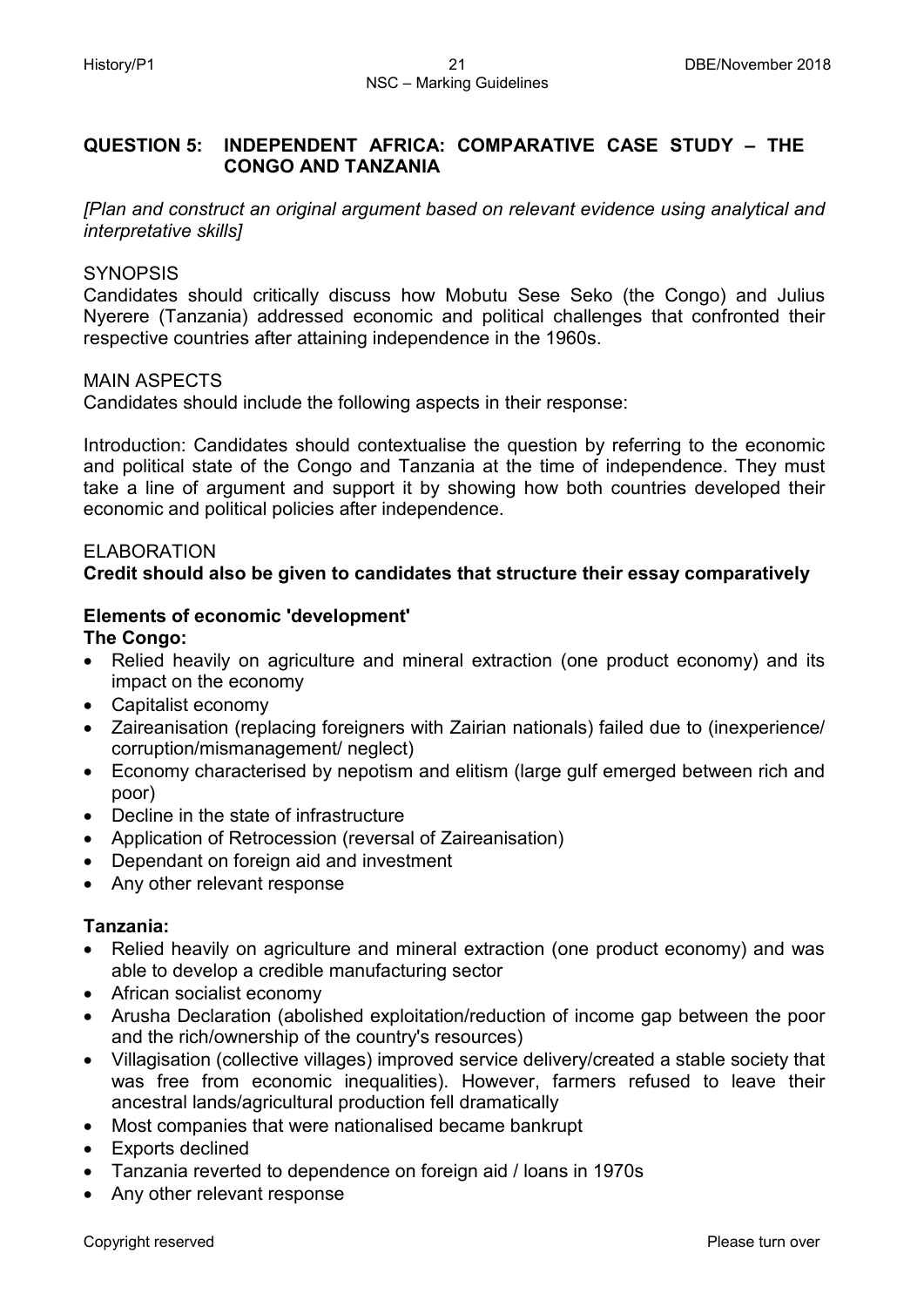## **Elements of political 'stability'**

## **The Congo:**

- Attaining independence through democratic elections (the Congo (1960): J Kasavubu became President and P Lumumba became Prime Minister
- After holding multi-party elections at independence, the Congo became a one-partystates within the first five years after gaining independence
- Mobutu Sese Seko remained as 'president for life' until his death in 2007
- Mobutu Sese Seko created a Kleptocracy were a group of appointed public officials abused their position for financial gain
- Brought back African values
- Strong centralised government
- Political stability (though based on authoritarianism)
- Any other relevant response

## **Tanzania:**

- Attaining independence through democratic elections (Tanzania 1961: J Nyerere (Prime Minister) – amended the constitution to become President (1962)
- Smooth transition (peaceful change/racial harmony/commitment to promotion of human equality and dignity)
- After holding multi-party elections at independence, it became a one-party-state
- Nyerere remained as 'president for life' between the 1960s and 1970s
- Nyerere introduced the 'Leadership Code' in the Arusha Declaration which demanded high levels of integrity from public officials
- African Socialism/Ujamaa was appropriate for inhabitants
- Establishment of the United Republic of Tanzania (1964)
- Centralised and unitary state
- Any other relevant response
- Conclusion: Candidates should tie their argument with a relevant conclusion **[50]**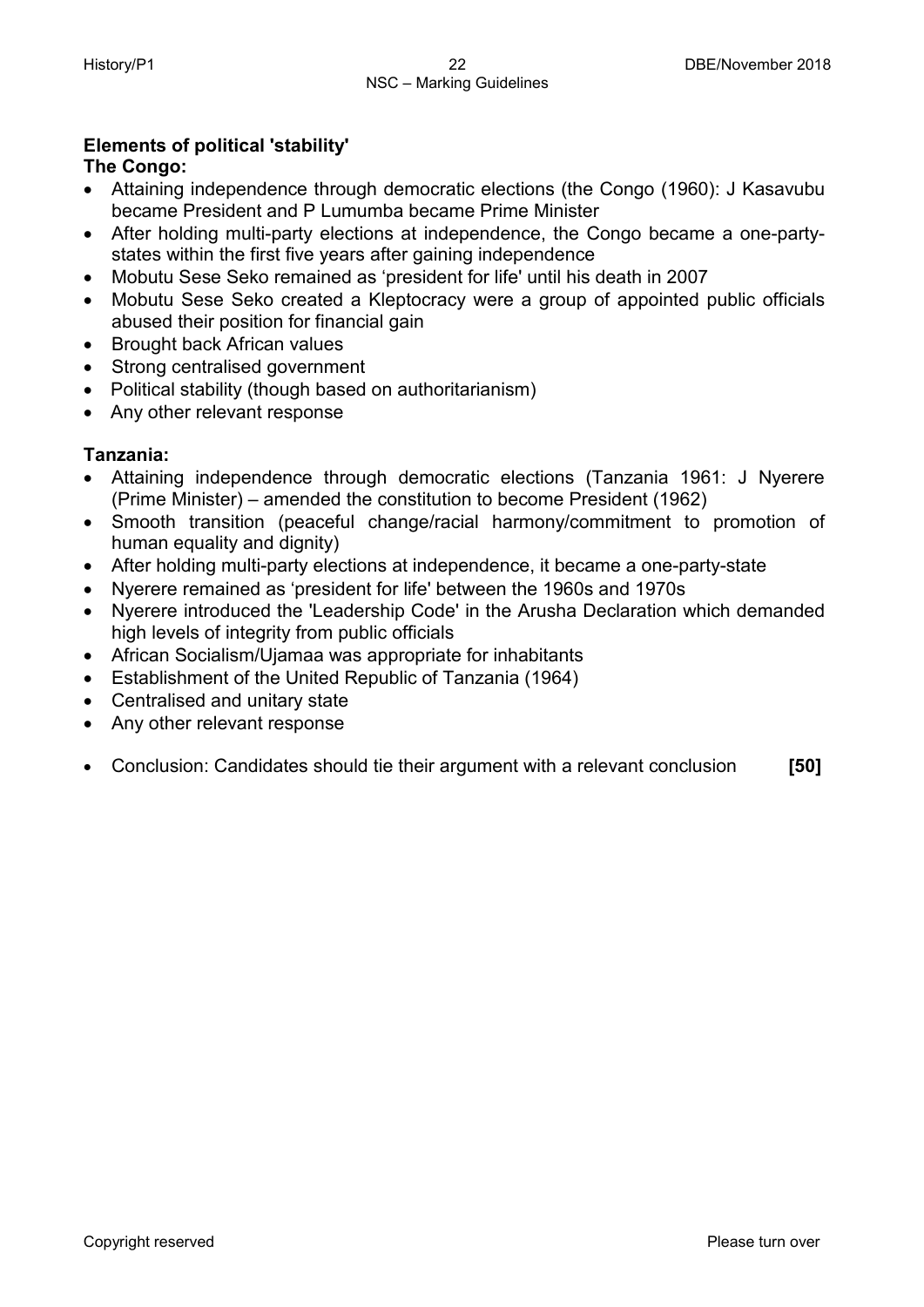## **QUESTION 6: CIVIL SOCIETY PROTESTS FROM THE 1950s TO THE 1970s: THE CIVIL RIGHTS MOVEMENT**

*[Plan and construct an original argument based on relevant evidence using analytical and interpretative skills]*

## **SYNOPSIS**

Candidates should indicate whether they agree that the March on Washington on 28 August 1963 was the single most influential form of protest against discrimination in the United States of America in the 1960s. Candidates must select examples of massbased, non-violent protests that the Civil Rights Movement embarked on, such as sit-ins, mass demonstrations and marches until the passing of the Civil Rights Act in 1964 and the Voters' Act in 1965.

## MAIN ASPECTS

Candidates should include the following aspects in their response:

Introduction: Candidates should take a stance by agreeing/ disagreeing that the March on Washington on 28 August 1963 was the single most influential form of civil rights protest against discrimination in the USA in the 1960s.

## ELABORATION

## **In the main, candidates can disagree:**

- Segregation/Jim Crow laws and resistance pre-1960s (background only)
- **Sit-Ins (from 1960)** (Greensboro, North Carolina, four students staged a 'sit-in' at a 'whites-only' lunch counter; (In summer 1961 businesses in Greensboro desegregated); Sit-ins spread across the segregated south; Black and white students formed the Student Non-violent Coordinating Committee to support the Civil Rights Movement; Concept of 'sit-in' spread to other segregated facilities such as 'pray-ins', 'read-ins', 'wade-ins'
- **'Freedom Riders' (non-racial/non-violent)** ('sat-in' buses and travelled from north to deep south to test new federal laws prohibiting segregation on national bus system attacked by mobs, bombed, thrown in jail and not protected by local police – thousands volunteered and President Kennedy was forced to order federal marshals to protect Freedom Riders; Tough new legislation introduced by federal order; 1 November 1961 officially desegregated all interstate public facilities
- **Demonstrations and Marches:**
- **Birmingham 1963:** (Mass demonstrations, including a children's march were met with violent and vicious reaction from police (water cannons, dogs, etc. all used to terrorise non-violent protestors) President Kennedy stated on TV that 'racial segregation' was a 'moral issue' which 'had no place in American life'. On 10 May 1963 the city's businesses and municipality announced that municipal facilities would be desegregated. Attacks and murders of African Americans in the city continued (Medgar Evans, Bombing of  $16<sup>th</sup>$  Street Baptist church)
- **March on Washington 28 August 1963:** (250 000 people took part in a non-racial, non-violent march on Washington to demand full equality and jobs; Martin Luther King Jnr gave 'I have a dream speech').